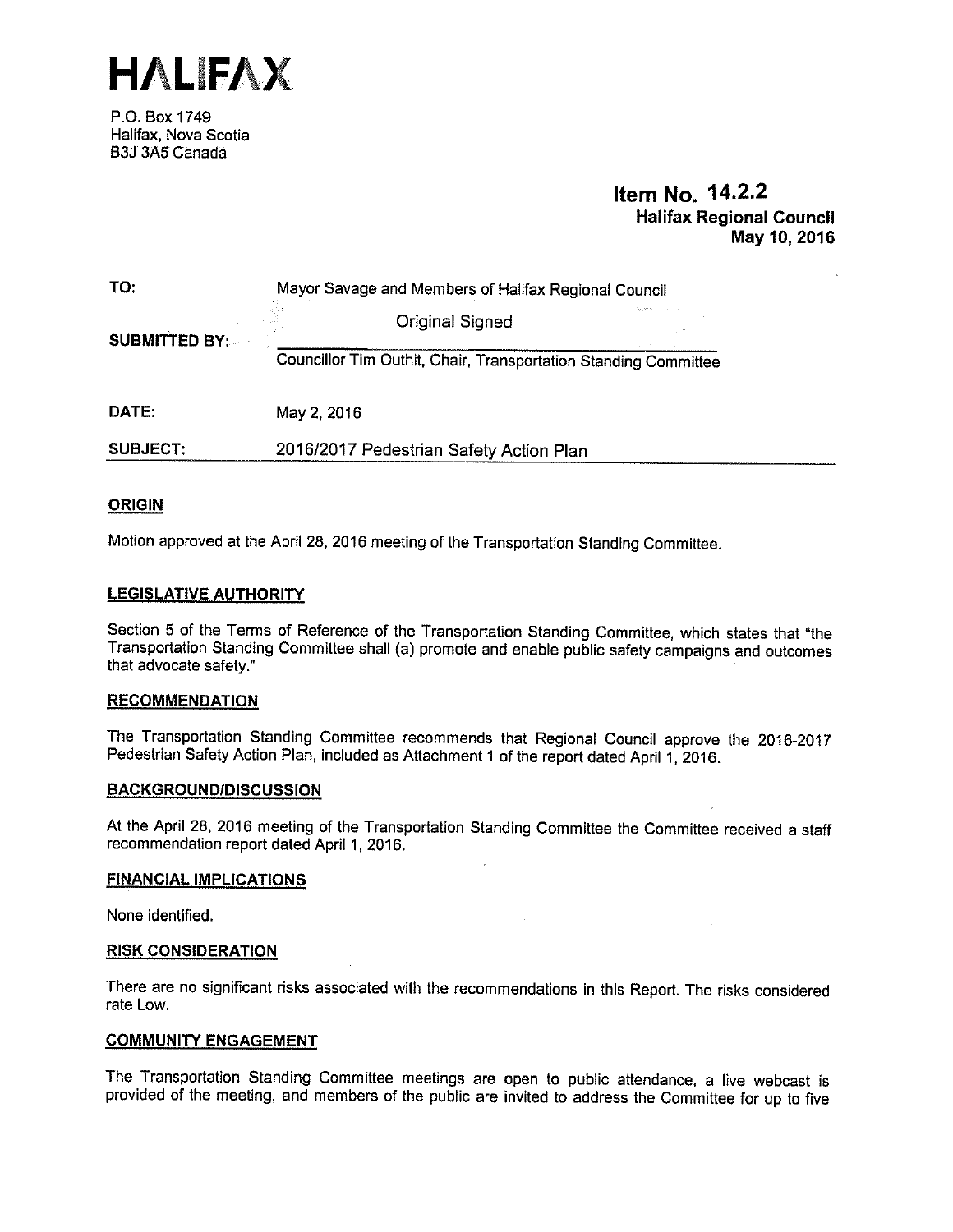# Council Report May 10, 2016

minutes at the end of each meeting during the Public Participation portion of the meeting. The agenda, reports, and minutes of the Transportation Standing Committee are posted on Halifax.ca.

#### ENVIRONMENTAL IMPLICATIONS

None identified.

#### **ALTERNATIVES**

None identified.

# **ATTACHMENTS**

Attachment <sup>1</sup> — Staff report dated April 1, 2016

A copy of this report can be obtained online at http://www.halifax.ca/council/agendasc/cagenda.php then choose the appropriate meeting date, or by contacting the Office of the Municipal Clerk at 902.490.4210, or Fax 902.490.4208.

Report Prepared by: Cathy Collett, Legislative Assistant 902.490.6517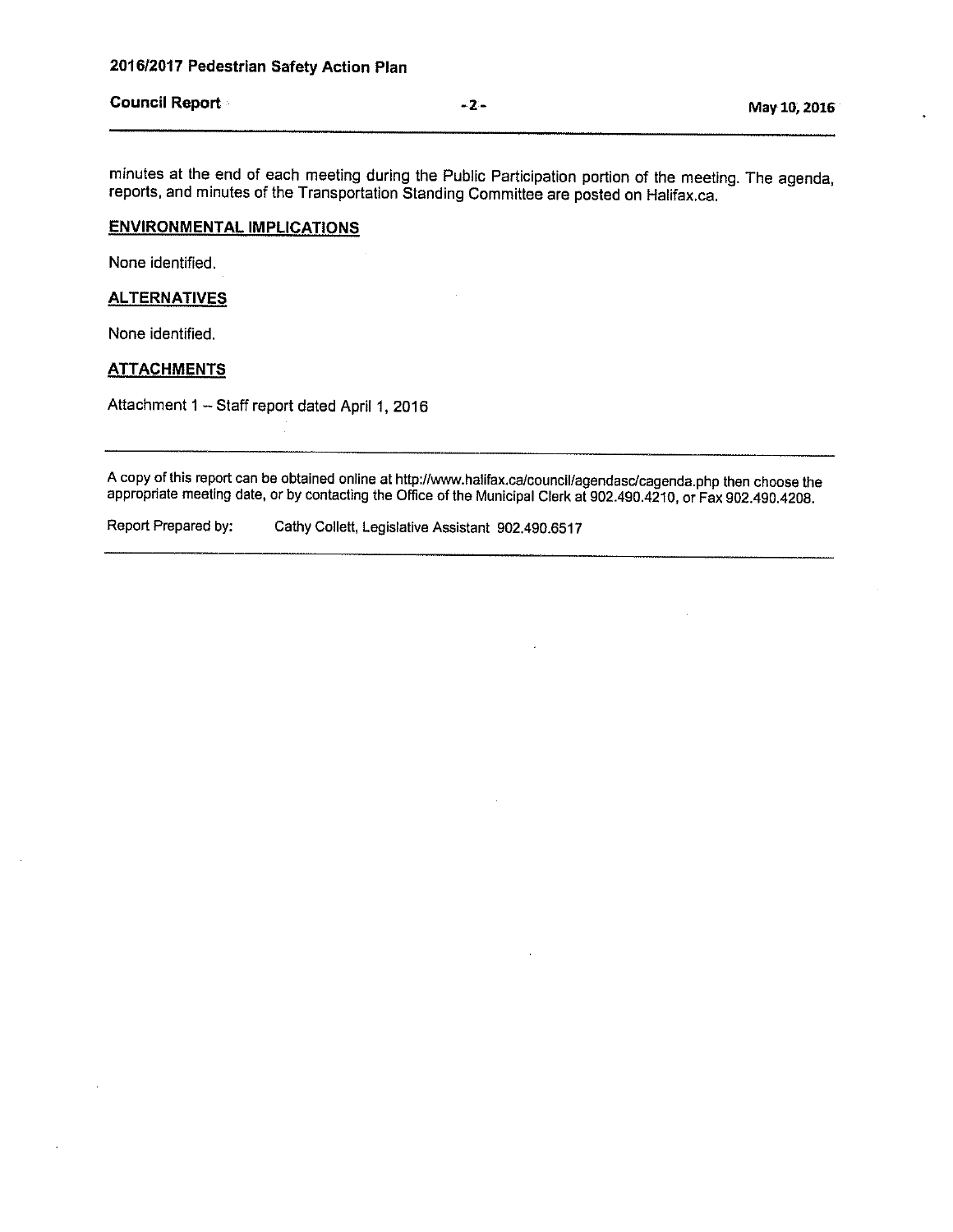

P.O. Box 1749 Halifax, Nova Scotia B3J 3A5 Canada

# **Attachment 1 Transportation Standing Committee April 28, 2016**

| Chair and Members of Transportation Standing Committee<br>TO: |  |
|---------------------------------------------------------------|--|
|---------------------------------------------------------------|--|

| <b>SUBMITTED BY:</b> | <b>Original Signed</b>                                         |  |  |
|----------------------|----------------------------------------------------------------|--|--|
|                      | Bruce Zvaniga, P.Eng., Director, Transportation & Public Works |  |  |
| DATE:                | April 1, 2016                                                  |  |  |
| <b>SUBJECT:</b>      | 2016/2017 Pedestrian Safety Action Plan                        |  |  |

# **ORIGIN**

- 1. Item 11.1.10 raised at the March 18, 2014 session of Halifax Regional Council
- 2. 2014/2015 Pedestrian Safety Action Plan

#### **LEGISLATIVE AUTHORITY**

Part I, Section 21 "Standing, special and advisory committees", of the Halifax Regional Municipality Charter.

#### **RECOMMENDATION**

It is recommended that the Transportation Standing Committee forward the 2016-2017 Pedestrian Safety Action Plan, included as Attachment 1 to this report, to Regional Council for approval.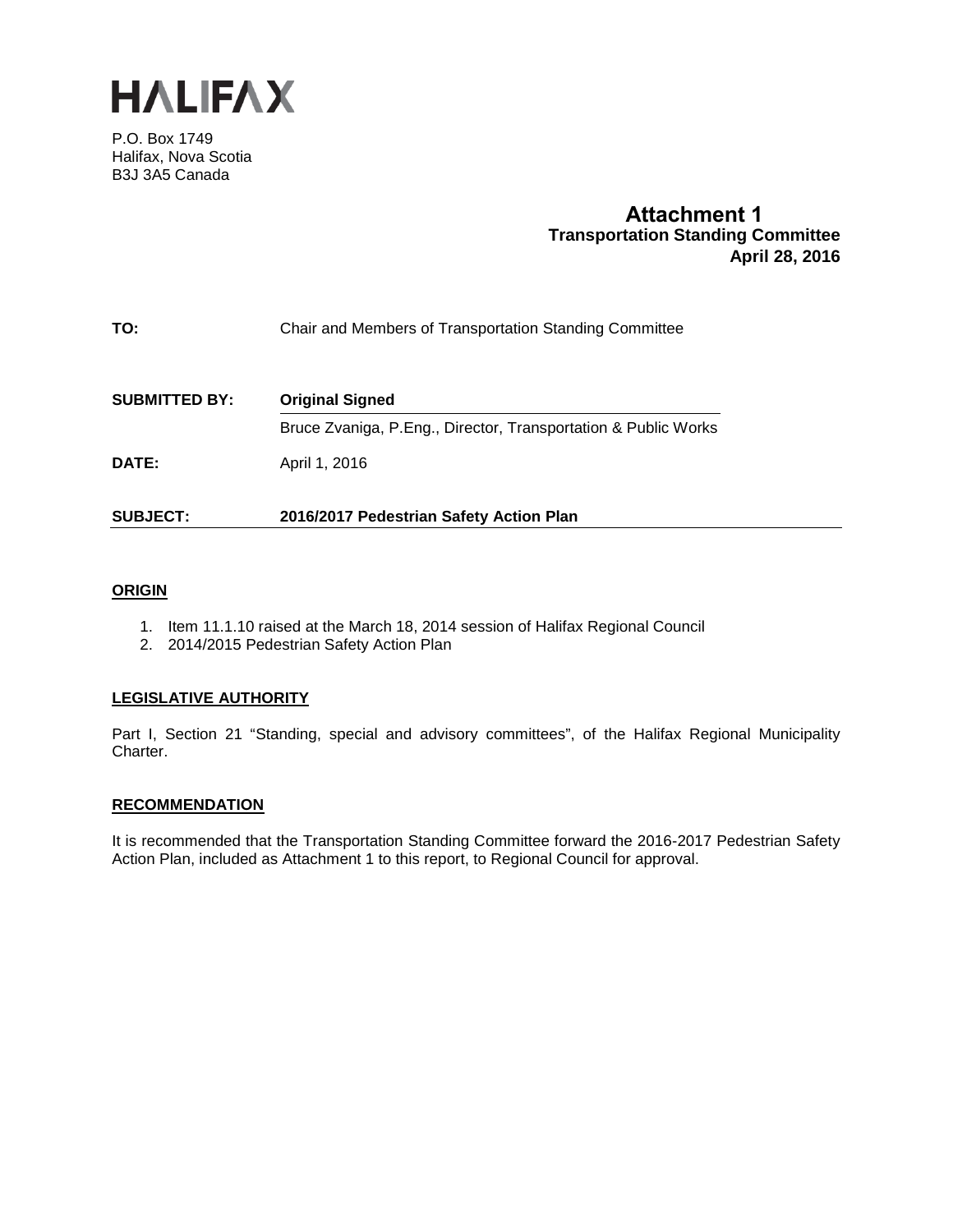# **BACKGROUND**

The 2014-2015 Pedestrian Safety Action Plan (PSAP) was created in order to provide a review of activities carried out in promoting pedestrian safety as well as an assessment of any trends or recurring issues impacting the safety of pedestrians on Halifax's roadways. The document has been updated annually since its creation in 2014. Through the on-going review of activities and information gathered over the course of each year, the document also serves as the plan for staff to use in determining what activities should be undertaken in the following year in order to address the issues identified as having the most positive impact to improving pedestrian safety. The document focuses on the "three E's" – Engineering, Education and Enforcement – and so encompasses a number of the Municipality's departments and programs.

In order to ensure the most effective approach is taken when planning future activities, continuous evaluation of relevant data and current programs is on-going over the course of the year as well as engagement activities involving internal and external groups which occurs through various avenues.

# **DISCUSSION**

The 2016-2017 Pedestrian Safety Action Plan outlines the programs and processes focusing on pedestrian safety covering the three E's (engineering/education/enforcement) that took place over the past year (2015) and moving forward for the upcoming year (2016/2017). The document also outlines evaluation and engagement activities from the previous year and plans for moving forward.

As outlined at the November 10, 2015 and November 24, 2015 Committee of the Whole meetings, a new road safety strategy will be developed moving forward as shown in the 2016/17 TPW Business Plan. This new road safety strategy will encompass all road users including pedestrians, cyclists, and motorists to ensure that our roads provide safe mobility. A new Transportation Road Safety Engineering position was recently created with the objective to provide a focused approach to this initiative.

Following are the key points outlined in the 2016-2017 Pedestrian Safety Action Plan:

#### **Engineering**

*Looking Back (2015)*

- Continuation of upgrades to signalized intersections to include pedestrian countdown timers and accessible pedestrian signals. Adjustments to pedestrian crossing times at all signalized intersections were completed.
- A total of 47 uncontrolled marked crosswalks were installed, upgraded, and removed.
- RA-5 crosswalk upgrades, downgrades and removals were integrated with capital projects, regular maintenance activities, and a separate project tender.
- The pavement marking program was expanded to include repainting of the downtown areas and high volume intersections.
- Four locations have been chosen for Rapid Rectangular Flashing Beacon (RRFB) crosswalk treatment installations with project tendering in the spring of 2016.
- Conversion began of all street lighting within the municipality to energy efficient LED lighting which produces a much brighter, whiter light that is focused on sidewalk and road space.

#### *Moving Forward (2016/2017)*

- Continued upgrades at signalized intersections such as the installation of pedestrian countdown timers at five locations and accessible pedestrian signals at five alternate locations.
- Implement RA-5 crosswalk upgrades, downgrades and removals as required under the Capital Program.
- Install new marked crosswalks where appropriate.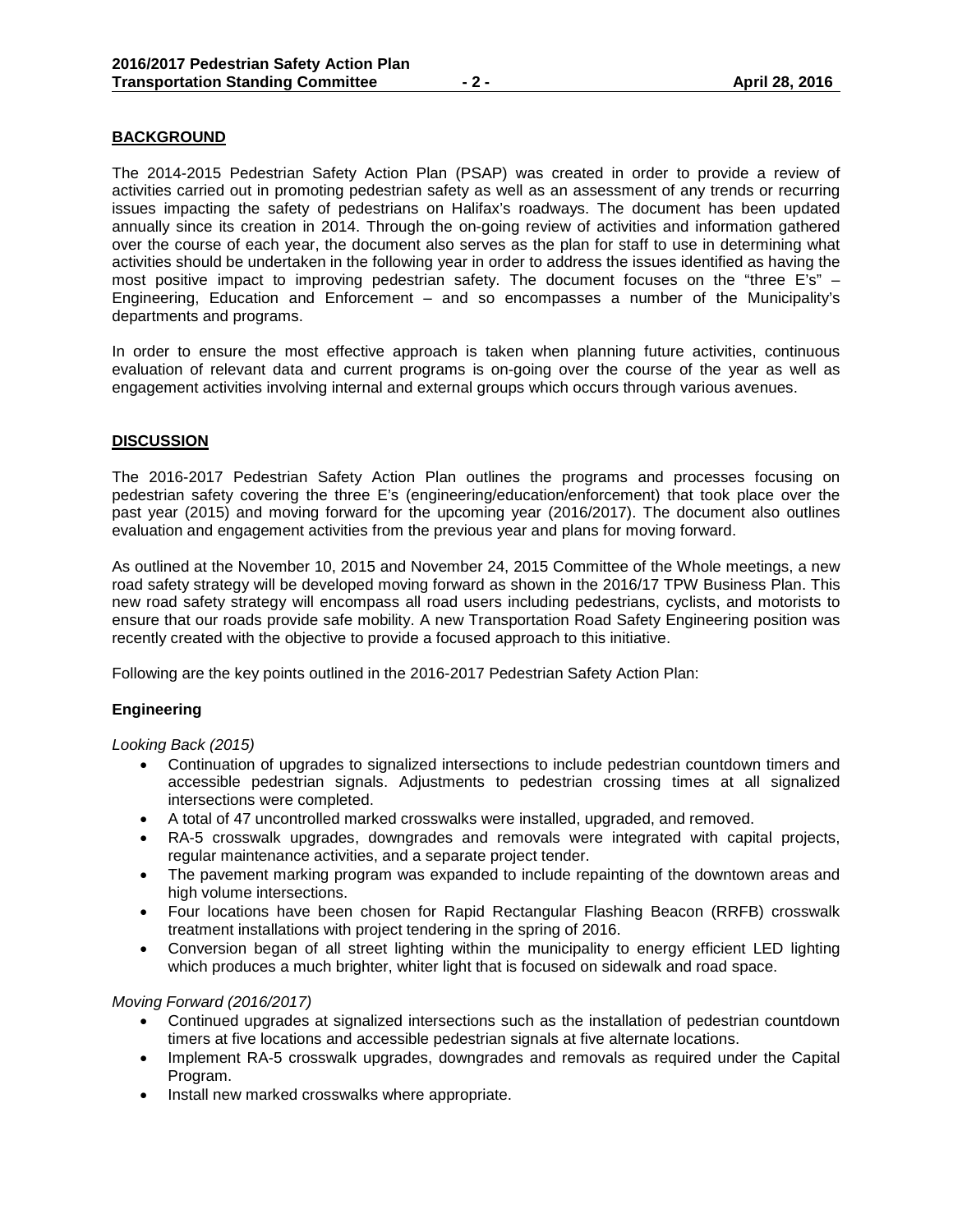- Implement and evaluate the new RRFB crosswalk treatments.
- Traffic Management staff will continue to participate in the TAC review of fluorescent yellow-green crosswalk signs.
- Implement Council approved Traffic Calming Policy.
- Durable pavement markings will be trialed at various locations to review the cost-benefit of such markings.
- Continue implementation of upgrades to pedestrian infrastructure through the Capital Program such as pedestrian ramps, pole relocations, reductions in pedestrian crossing distances, pedestrian refuges, curb bump-outs, etc.

# **Education**

*Looking Back (2015)*

- Education campaigns including Heads Up Halifax were carried out in March and November.
- Public traffic safety event sponsored by TELUS which created broadcast media coverage and attracted more than 500 people.
- Crosswalk Safety Awareness Day in November.
- Survey results indicate that residents highly support the Heads Up Halifax campaign.

# *Moving Forward (2016/2017)*

• The educational campaign will evolve from a seasonal campaign (spring and fall) to a sustained month-to-month approach using social media and additional outreach to schools and other community groups/stakeholders.

# **Enforcement**

*Looking Back (2015)*

- HRP focus on monthly traffic safety themes. The months of February, April and November specifically focused on crosswalk safety.
- Carried out targeted education/enforcement around schools in September.
- Increased contributions to social media and local media outlets on safety issues.

#### *Moving Forward (2016/2017)*

- Continued traffic monitoring to identify key areas for targeted enforcement.
- Continued road safety efforts through enforcement, reporting, and education.

# **Evaluation**

*Looking Back (2015)*

- HRP provided monthly vehicle-pedestrian collision reports to Traffic Management for analysis. Traffic staff conducted site assessments of all collision locations to identify any engineering measures that may be appropriate. Collision information for the past four years has been compiled and assessed to provide statistics in an effort to identify patterns or trends.
- HRP suspended the CROMS project and subsequently initiated a new electronic motor vehicle collision reporting software. The new e-collision application is scheduled to go live in Spring 2016.
- Crosswalk flag usage was assessed by Traffic Management staff and initial assessment indicated that the average usage at all surveyed locations was approximately 8%.

#### *Moving Forward (2016/2017)*

- Full implementation of HRP's new electronic collision reporting software.
- Collaboration of traffic data collection and sharing by Traffic Management and HRP.
- Continued evaluation of new traffic control devices.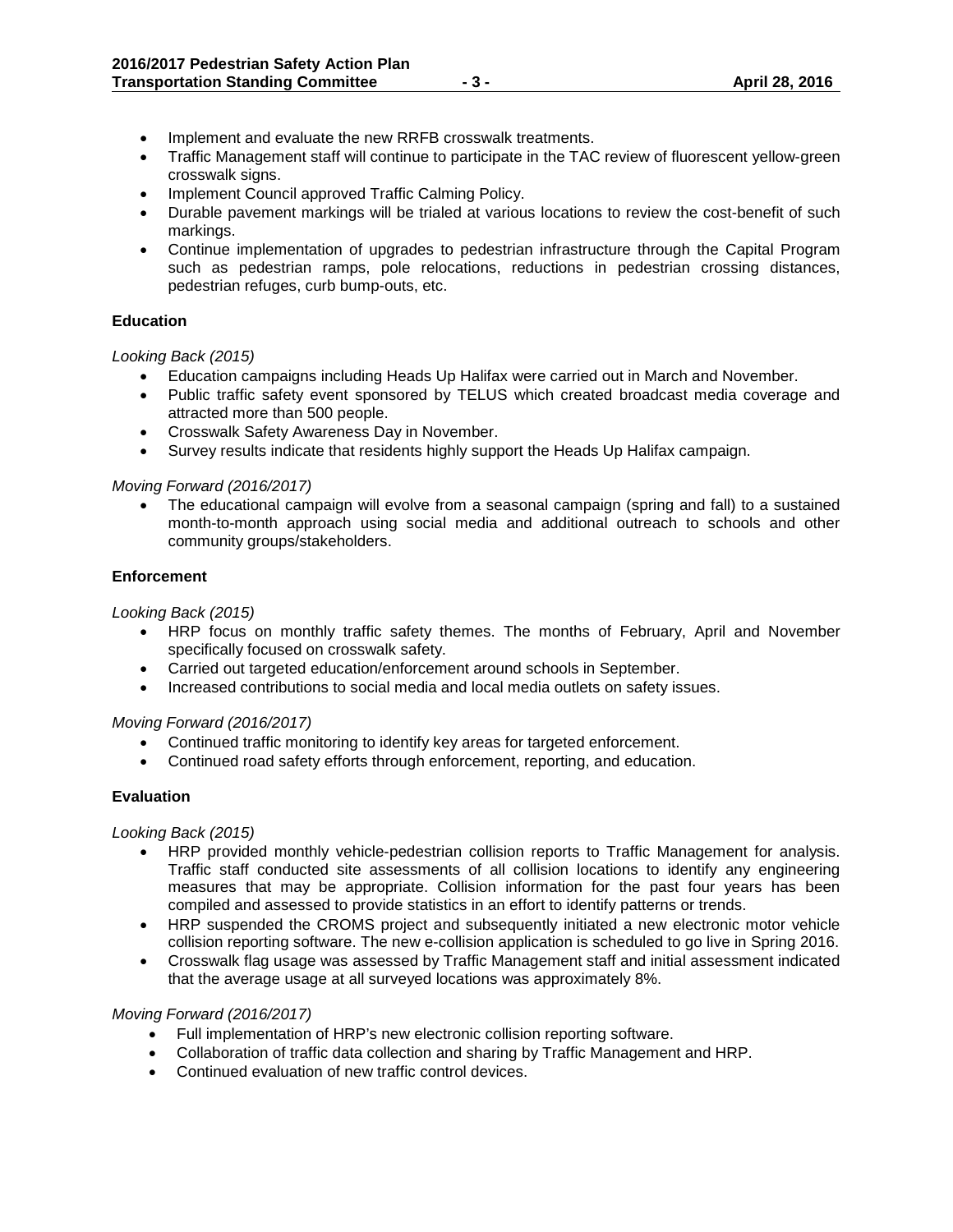# **Engagement**

*Looking Back (2015)*

- Collaboration with community groups and crosswalk safety advocates in the placement of crosswalk flags and on-going collaboration with the Crosswalk Safety Advisory Committee.
- Continued on-going Police/Traffic Management meetings with focus on traffic safety.
- Participation in public open houses and conferences related to pedestrian and traffic safety.

*Moving Forward (2016/2017)*

- Continued collaboration with residents, community groups and various stakeholders interested in improving traffic safety.
- Staff will continue to liaise with Provincial traffic staff in relation to the update planned for the Motor Vehicle Act.

#### **FINANCIAL IMPLICATIONS**

There are no new financial implications associated with this report. All activities outlined within the 2016- 2017 Pedestrian Safety Action Plan are anticipated to be carried out as part of existing capital and operating budgets.

#### **RISK CONSIDERATION**

There are no significant risks associated with the recommendations in this Report. The risks considered rate low.

#### **COMMUNITY ENGAGEMENT**

Community engagement was not undertaken as part of this report as the document produced provides plans for on-going engagement with the public through education campaigns, enforcement programs and participation with the Crosswalk Safety Advisory Committee.

\_\_\_\_\_\_\_\_\_\_\_\_\_\_\_\_\_\_\_\_\_\_\_\_\_\_\_\_\_\_\_\_\_\_\_\_\_\_\_\_\_\_\_\_\_\_\_\_\_\_\_\_\_\_\_\_\_\_\_\_\_\_\_\_\_\_\_\_\_\_\_\_\_\_\_\_\_

#### **ENVIRONMENTAL IMPLICATIONS**

There are no environmental implications associated with this report.

#### **ALTERNATIVES**

There are no recommended alternatives.

#### **ATTACHMENT**

Attachment 1 – 2016-2017 Pedestrian Safety Action Plan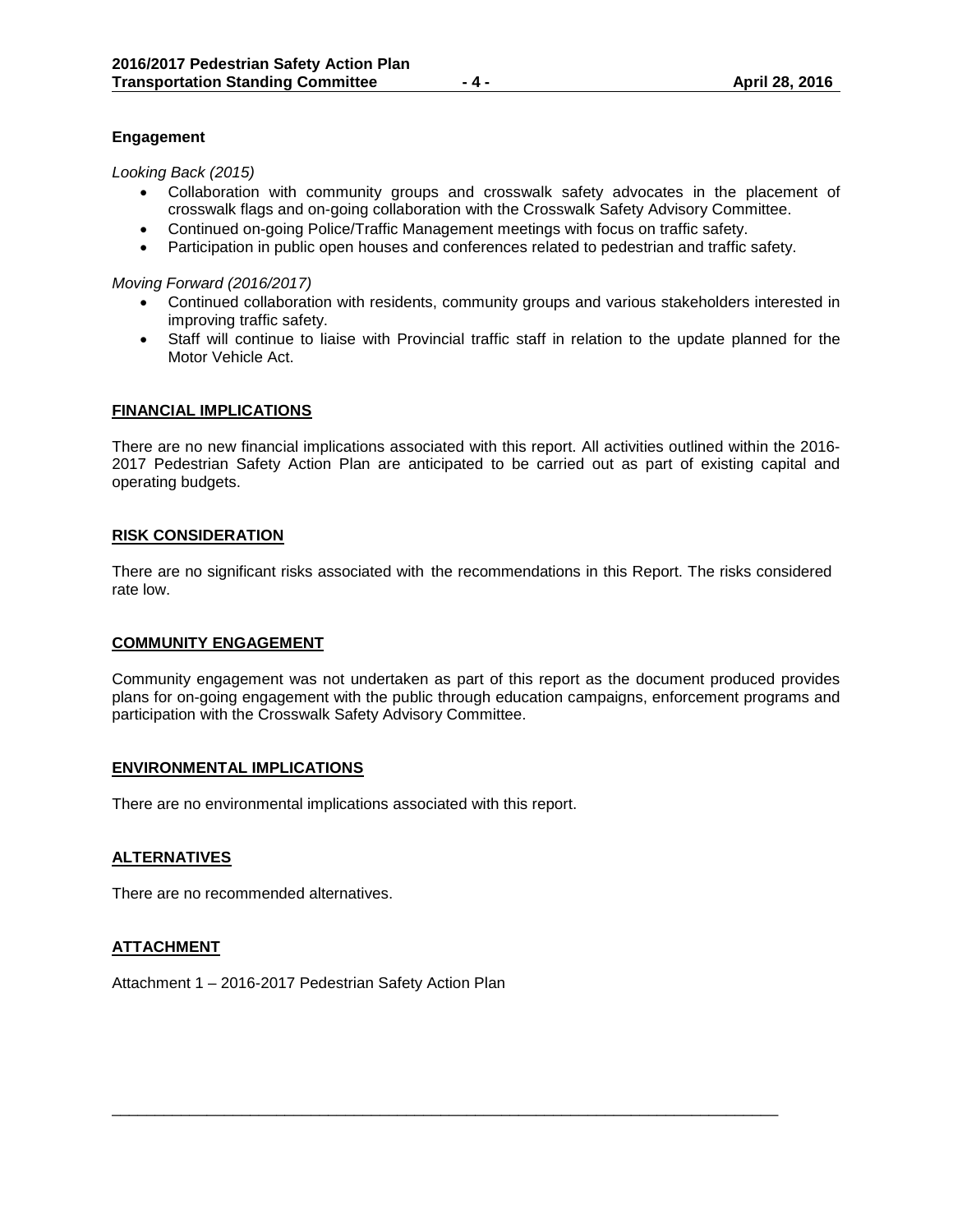A copy of this report can be obtained online at http://www.halifax.ca/commcoun/index.php then choose the appropriate Community Council and meeting date, or by contacting the Office of the Municipal Clerk at 902.490.4210, or Fax 902.490.4208.

| Report Prepared by:    | Samantha Trask, P.Eng., Transportation & Road Safety Engineer, 902.490.5525                           |
|------------------------|-------------------------------------------------------------------------------------------------------|
| Report Approved by:    | Original Signed<br>Taso Koutroulakis, P.Eng., PTOE, Manager, Traffic Management, 902.490.4816         |
| Financial Approval by: | Original Signed<br>Amanda Whitewood, Director of Finance and Information Technology/CFO, 902.490.6308 |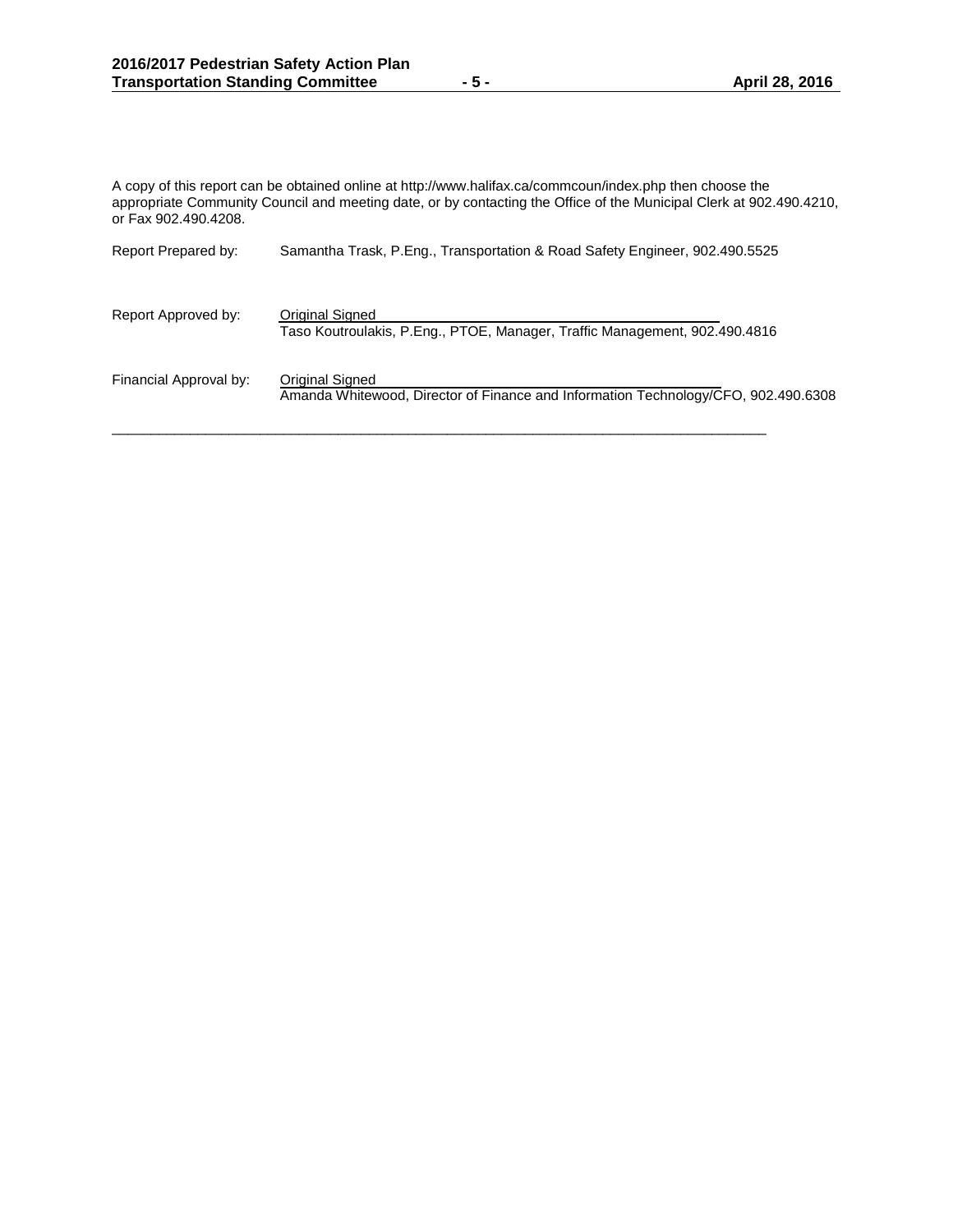# **2016-2017 Pedestrian Safety Action Plan**

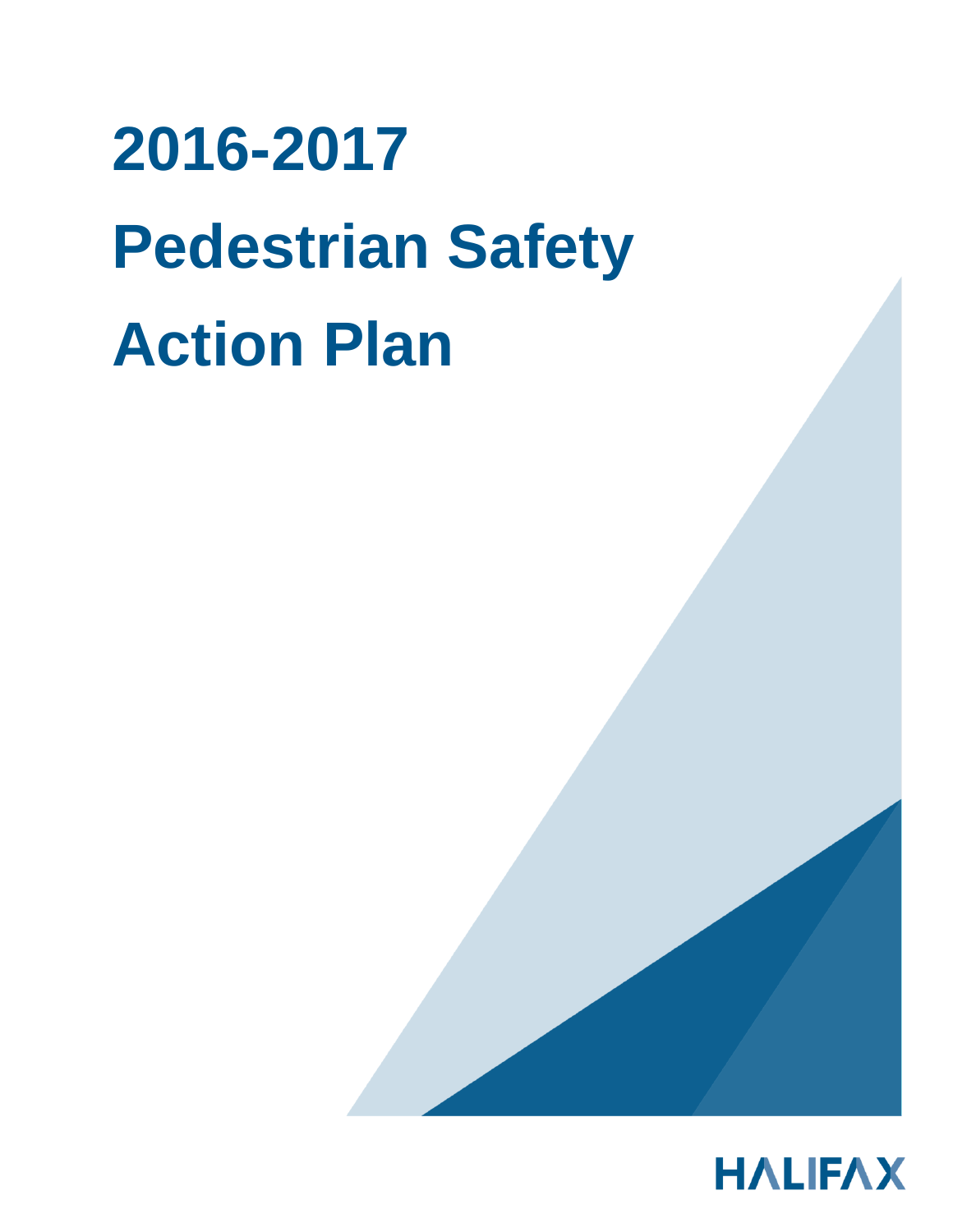# **INTRODUCTION**

Walking has increasingly become a popular mode of transportation in recent years. This can be attributed to an increased emphasis on walking for health and enjoyment and also as a viable means of transportation. Walking promotes physical activity and health for all ages, creates a sense of livability to communities, and supports environmentally friendly transportation.

Given the increase in pedestrian activity, the occurrence of vehicle-pedestrian collisions is a safety topic that is of high priority to many jurisdictions, including Halifax. Over the past few years it has become evident that Halifax is experiencing an increase in the number of vehicle-pedestrian collisions being reported to Police, which is leading to the perception that our streets are unsafe for pedestrians. Various factors, working separately or in combination, may have contributed to these collisions including increased transportation trips, road design practices, and impaired and/or distracted road users.

Over the past few years, Halifax has implemented initiatives to improve pedestrian safety through engineering, education and enforcement actions. Processes have changed and evolved while new procedures have also been implemented.

This plan will examine: trends in vehicle-pedestrian collisions and characteristics of the resulting injuries; safety initiatives carried out by respective government agencies; and action items to be continued in future years.

It is worth noting that, although very prominent in our focus, pedestrian collisions account for only a very small percentage of overall roadway collisions. As part of the 2016/17 TPW Business Plan, we will be working collaboratively with our partners to create an overall road safety strategy that will encompass all road users including pedestrians, cyclists, and motorists. This strategy will ensure that our roads provide safe mobility for all users and that we move forward with a focus on complete streets.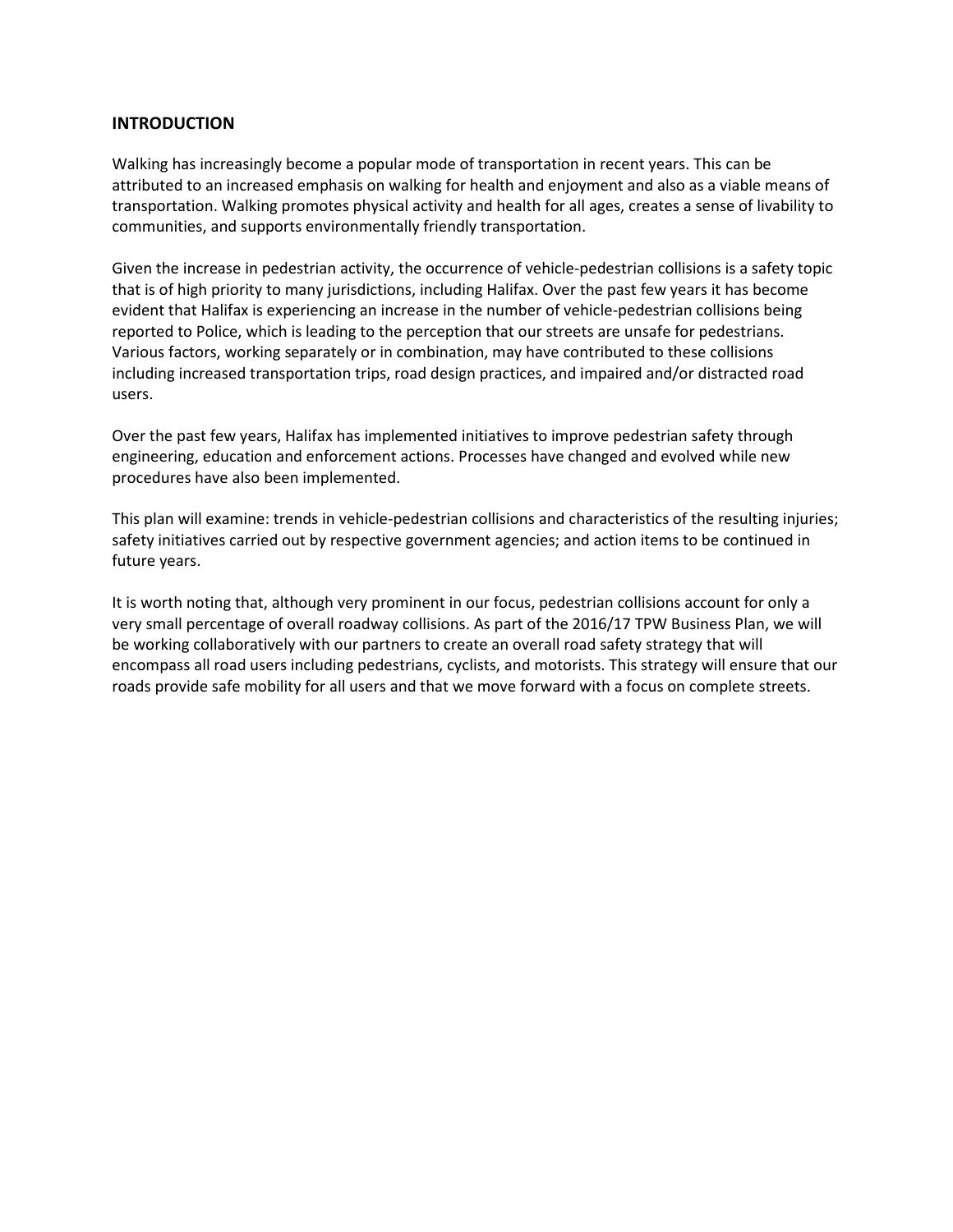# **EVALUATION**

Improved data collection, reporting, sharing, and analysis processes in the past few years have provided for a focused approach in the areas of the "Three E's" – Engineering, Education and Enforcement. This has allowed staff to target specific issues as they relate to their areas of responsibility as well as identify where information may be lacking and how it may be enhanced. This helps to ensure solutions are tailored to the problem at hand as opposed to taking a general blanket approach.

# *LOOKING BACK ON 2015*

HRP/RCMP analysts tracked all pedestrian-vehicle collisions and gathered the data, which was shared with Traffic Management. This included factors such as time of day, gender and age of driver and pedestrian, collision location, any violations, etc. Additionally, Divisional Commanders monitored the locations of pedestrian-vehicle collisions to determine if patterns emerged for targeted enforcement. The data also took into consideration collisions at all intersections, whether a pedestrian was involved or not, to identify hot spots.

HRP initiated a partnership with Accident Support Services International (ASSI) in September 2014 to begin using a new data collection technology. The new software, referred to as Collision Reporting and Occurrence Management System (CROMS), enabled collision information to be collected and entered into the system, which allowed for data analysis to be conducted in all data fields. The CROMS Project was suspended in 2015 due to incompatibilities in the business model of ASSI, Motor Vehicle Act provisions, and interface issues. Subsequent to this HRP initiated an electronic motor vehicle accident reporting software within the existing records management system. This e-collision application will provide direct access of all fields of the present paper based report and will allow for analysis to be undertaken. The software will be available for walk in service at HRP headquarters, and also in police vehicles in the field. Although a minor setback in time, HRP is confident that the new application will provide the appropriate foundation for continued collection and analysis of the full range of accident data fields by both police and engineering staff. The system is scheduled to go live in the Spring 2016.

Over the course of 2015, Police and Traffic Management staff have continued to work together in the sharing of vehicle-pedestrian collision information for collection and assessment purposes. Locations where a collision occurred were assessed by Traffic Management staff as the collision reports were made available. These assessments reviewed information provided in the police report to identify any engineering related issues that may have contributed to a collision.

In addition to assessments of collision locations, staff has compiled statistics from police reports from 2012-2015 in an attempt to identify any trends in the data that might indicate a particular issue that needs to be addressed. Traffic Management staff filtered the data provided by Police to focus only on vehicle-pedestrian collisions that occurred within the public right-of-way (collisions involving bicycles or taking place in parking lots were removed), as is the practice of the majority of jurisdictions across the country. The following tables and figures provide a summary of findings to date.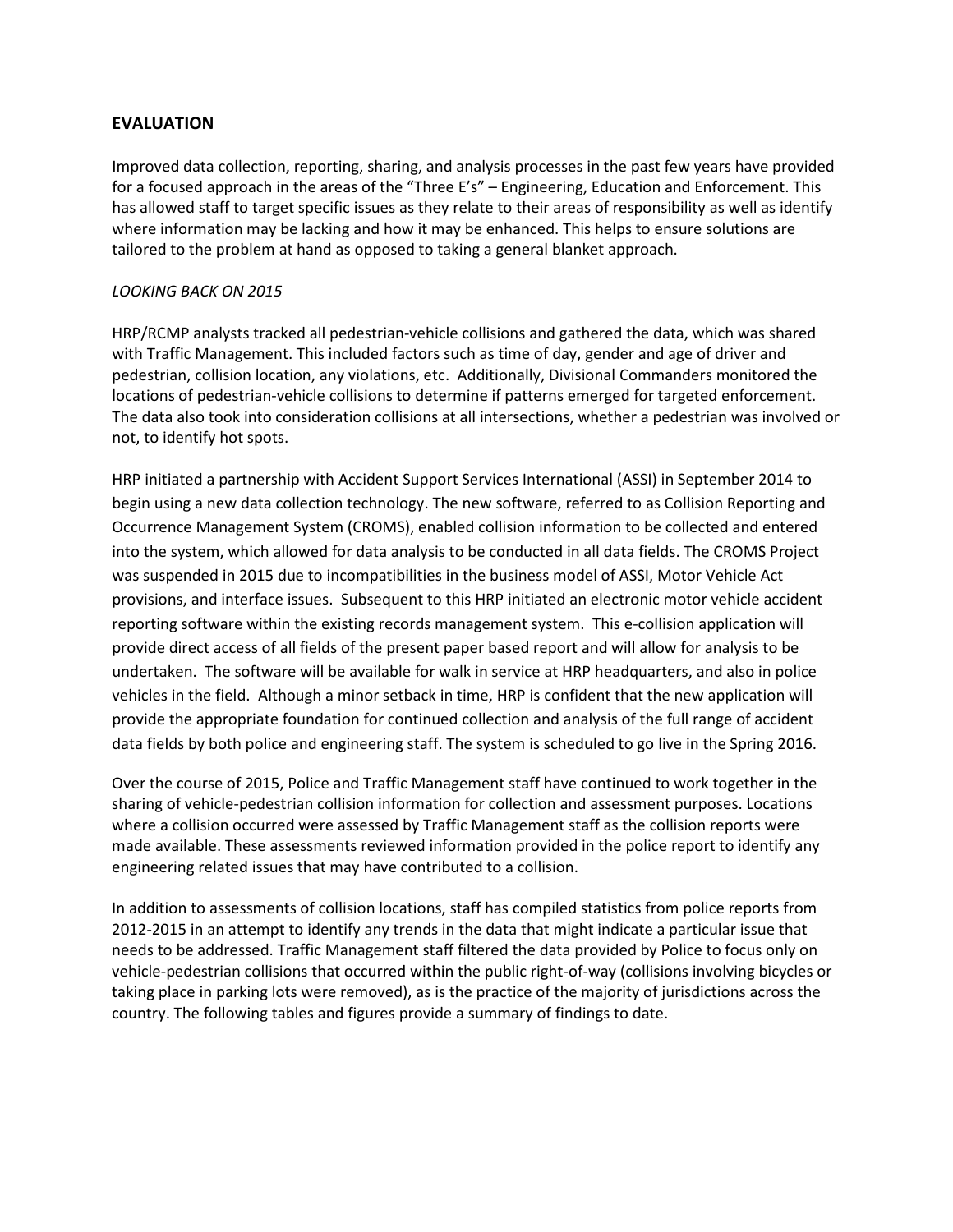| <b>Pedestrian Collision History</b>                        |      |      |      |      |  |
|------------------------------------------------------------|------|------|------|------|--|
|                                                            | 2012 | 2013 | 2014 | 2015 |  |
| <b>Total Pedestrian Collisions</b><br>Occurring within ROW | 179  | 136  | 215  | 182  |  |



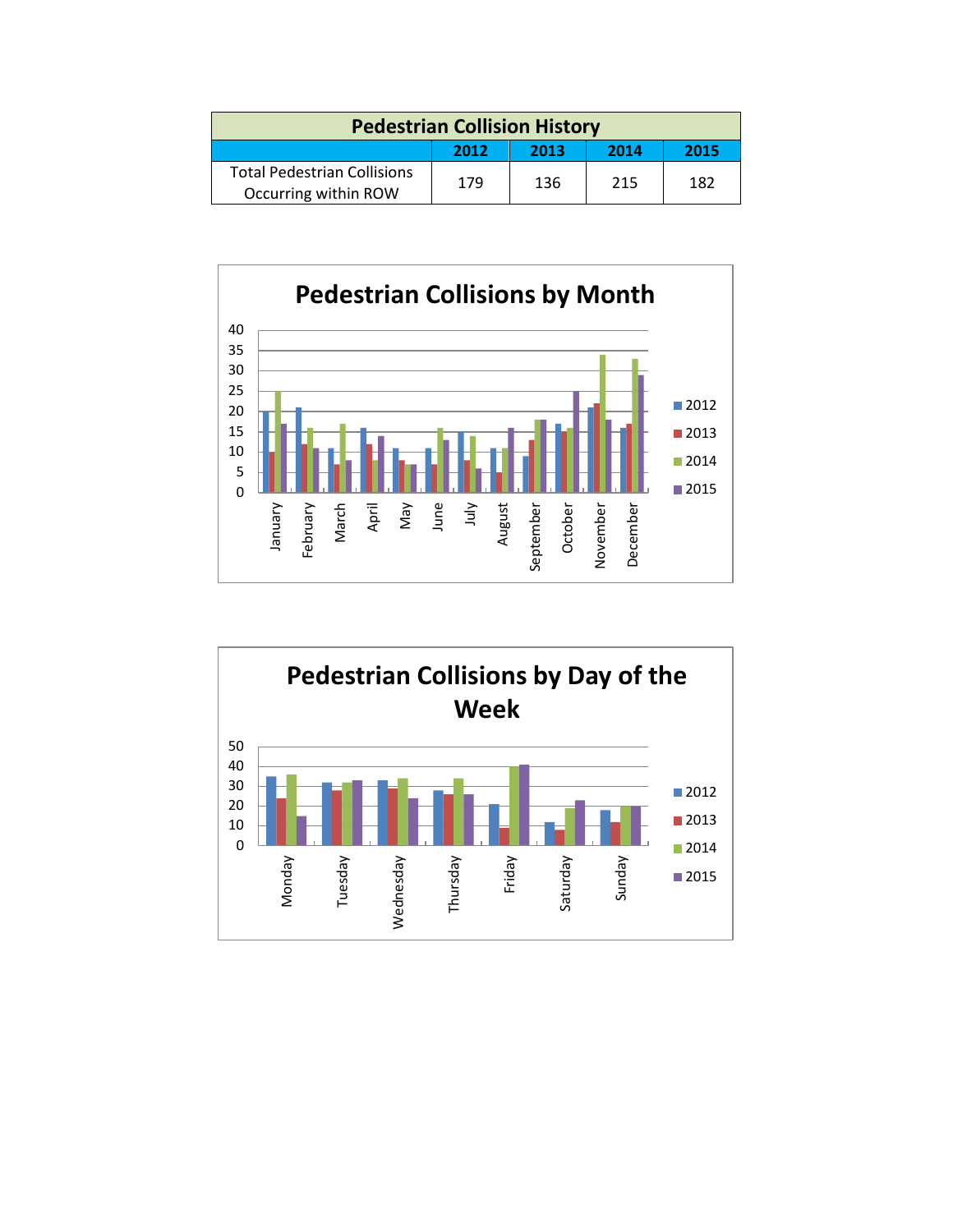

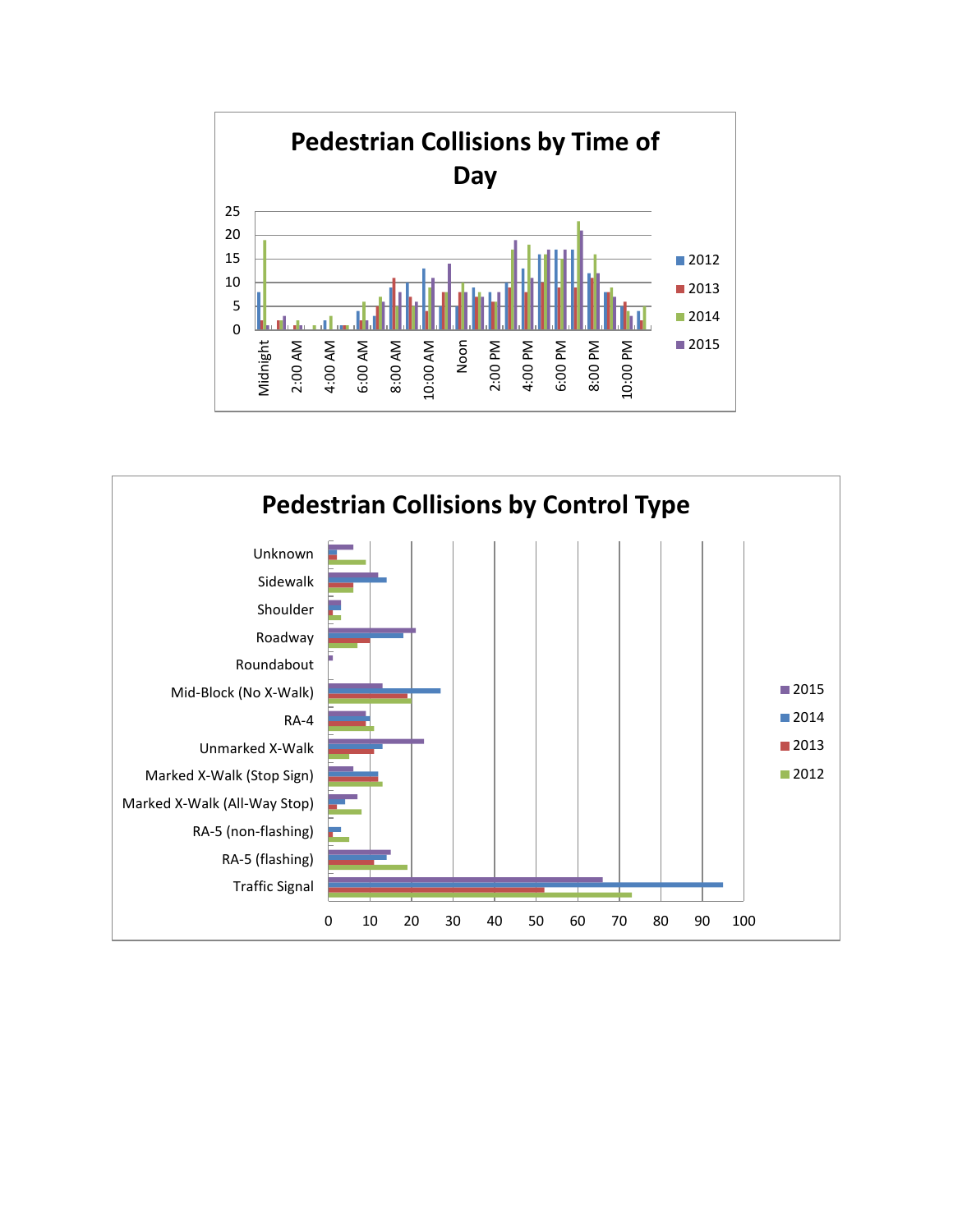



Assessment of the data compiled for the last four years shows that the majority of vehicle-pedestrian collisions are occurring at traffic signals during the PM peak traffic period by vehicles making left turns.

It is also important to note that there are a high number of no injury collisions being reported in Halifax. Less than 75% of collisions result in injury in comparison to other jurisdictions in Canada where typical injury rates are 85-90% or higher. This is significant since a pedestrian is almost always injured when involved in a collision with a motor vehicle. This indicates that there are some very minor vehiclepedestrian collisions, with no injuries, being reported here that might not be recorded in other jurisdictions.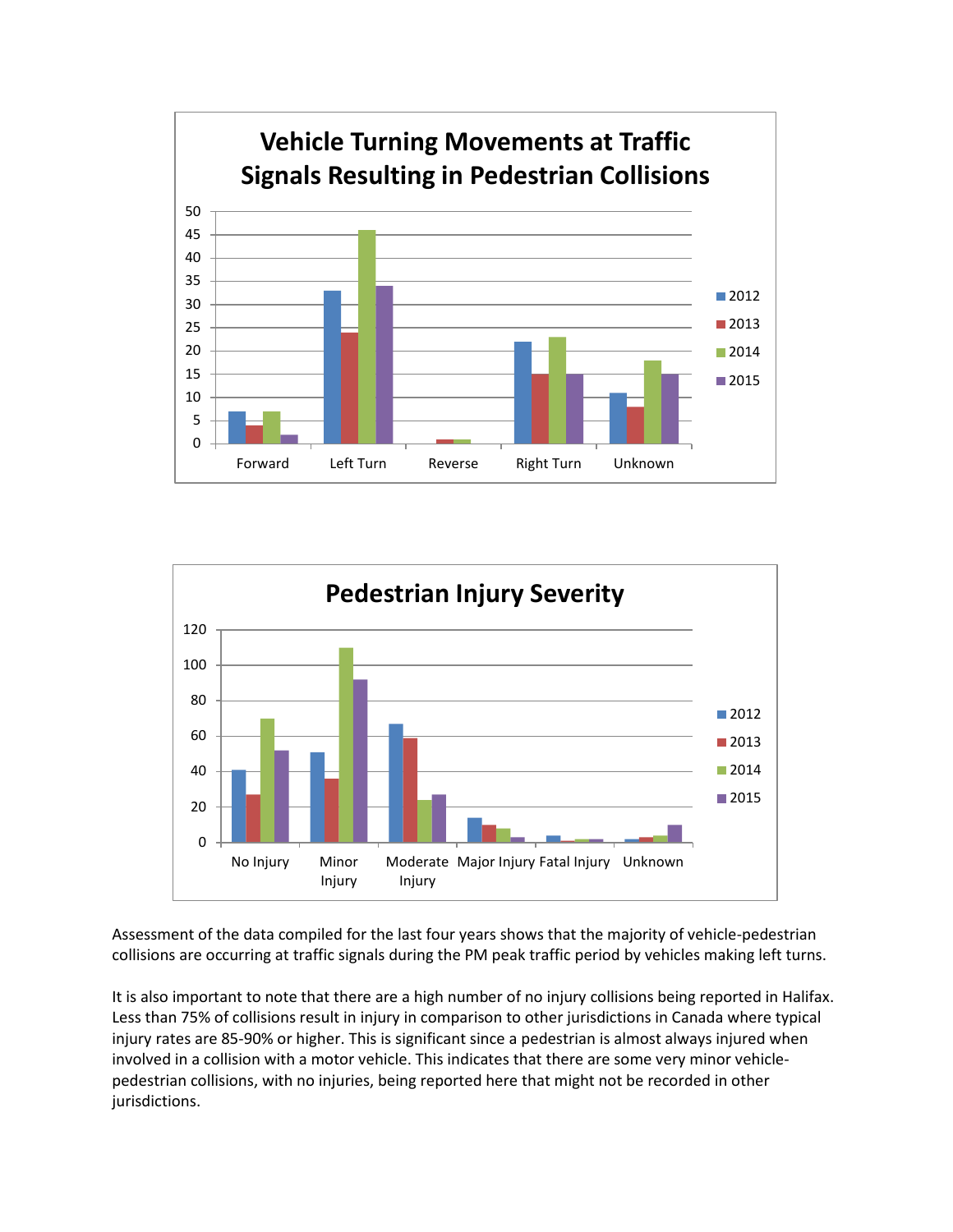Site investigations undertaken by Traffic Management staff at collision locations reported in 2015 did not result in the identification of any outstanding engineering related issues contributing to the collisions. Evaluation of the available data, coupled with the site assessments conducted, appear to be indicating that issues surrounding vehicle-pedestrian collisions are not engineering related and may be of a nature more appropriately addressed through on-going targeted education and enforcement. This is consistent with previous years' findings.

# **Crosswalk Flags**

The installation of crosswalk flags was introduced in 2014 as a community managed and funded program in which high visibility orange flags were installed in buckets on both sides of a crosswalk. Traffic Management conducted an initial assessment of the effectiveness of existing crosswalk flags during the summer and fall months of 2015. A sample of crosswalks where flags were installed were chosen as study locations, each having varying characteristics.

This initial assessment indicated that flag usage at all locations surveyed averaged approximately 8%. The number of pedestrians using crosswalk flags was especially low at locations where there was an RA-5 installed, as pedestrians would choose to use the overhead flashing lights to signify their crossing instead of, or in addition to, carrying the flags. Young children and seniors represented the majority of crosswalk flag users. Consequently, flag usage was especially high at the observed crosswalks in close proximity to elementary schools.

# *MOVING FORWARD IN 2016/2017*

Staff will continue to make use of the new electronic data collection processes and systems to evaluate and assess vehicle-pedestrian collisions in order to identify any hotspots or trends that may appear. This on-going evaluation process will be used by staff to identify the most appropriate approach (engineering, education or enforcement) to effectively address the particular issue.

HRP and Traffic Management plan to initiate the collaboration of traffic data including speed data, vehicular and pedestrian counts, etc. Currently both groups are independently collecting and analyzing their own data. Moving forward, communication will open between the two groups before data collection equipment is set up. This could eliminate duplication of data, save time and resources, and result in a more effective safety review. This will not only help with the focus on pedestrian safety, but significantly as the complete road safety strategy is developed.

It is through information/data sharing that we understand where our information is lacking and how it needs to be enhanced for effective analysis. As a result, HRP will be improving efforts to ensure collision information is collected in a consistent and as complete a manner as possible when responding to collisions.

Staff will continue to evaluate new devices as they are installed. With pilot projects of new pedestrian crossing control devices such as rectangular rapid flashing beacons, compliance studies and benefit analyses will be completed before the introduction of a new municipal standard.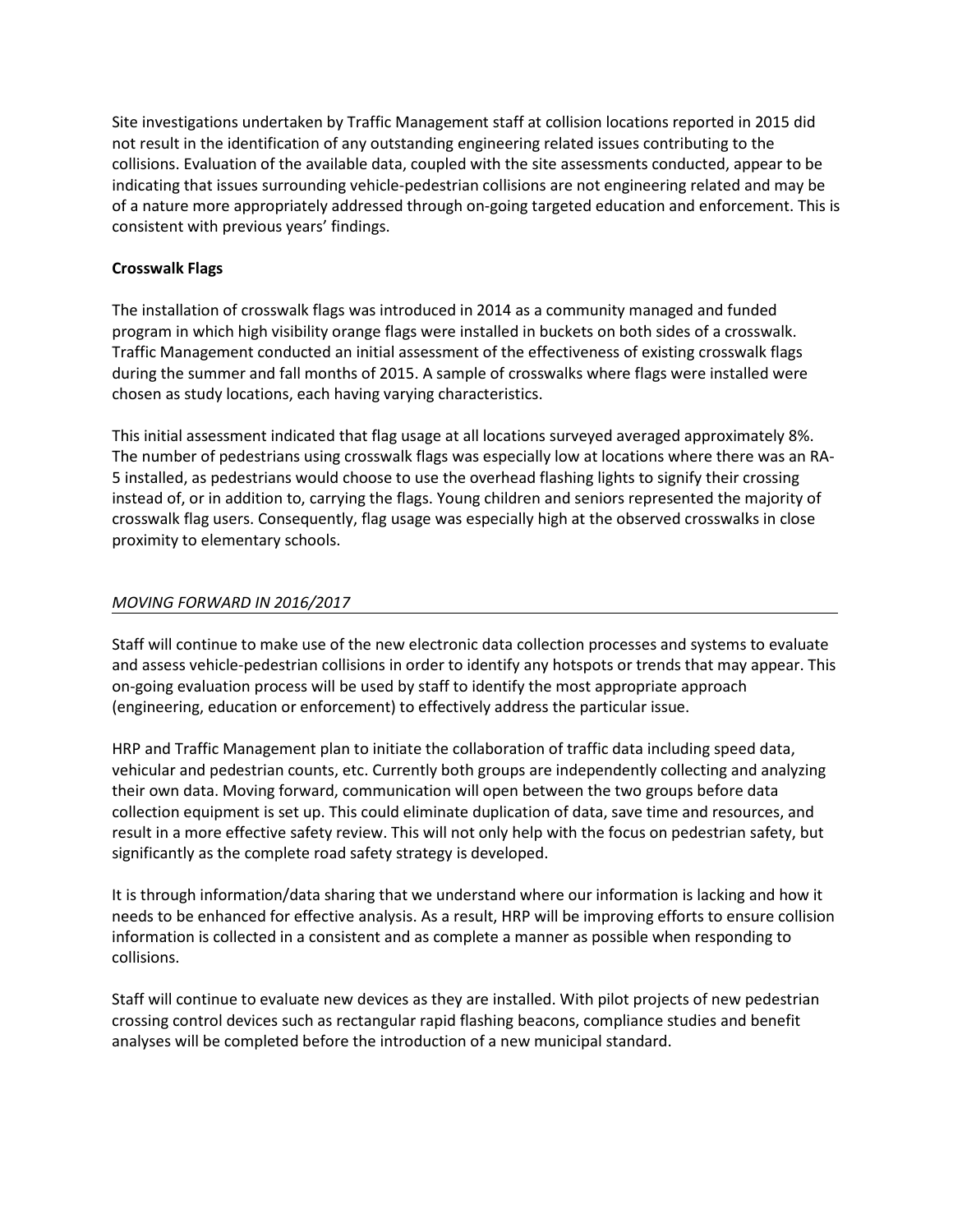# **ENGINEERING**

This past year saw an increased focus on pro-active assessment coupled with the implementation of various initiatives and equipment / infrastructure upgrades. Activities were guided by the objectives set out in the 2015/2016 Pedestrian Safety Action Plan as well as goals outlined in the Crosswalk Safety Work Plan produced by the Crosswalk Safety Advisory Committee.

# *LOOKING BACK ON 2015*

# **Signalized Intersections**

Pedestrian countdown timers are used to provide information to pedestrians about how much time is left to cross the street at a signalized intersection. Under the Capital Program, work continued on the installation of pedestrian countdown timers at intersections where the pedestrian crossing distance is 14 m or greater. Three existing signalized intersections were upgraded while two new signalized intersection installations also included this equipment.

In previous years, efforts began to adjust traffic signal timings to increase pedestrian crossing times. The new crossing time is based on a reduced walking speed of 1.0 m/s. All signalized intersections have now had the signal timings adjusted to this reduced walking speed.

Accessible pedestrian signals (APS) emit an audible tone to indicate to visually impaired pedestrians when they have the right of way to cross the street. Approximately five signalized intersections are upgraded with APS each year. In 2015, four signalized intersections had APS added, while a fifth intersection had the APS technology upgraded.

# **Uncontrolled Marked Crosswalks**

These crosswalks include any marked crosswalks with side mounted (RA-3, RA-4) pedestrian signs and overhead (RA-5) crosswalks lights (does not include crosswalks at traffic signals and stop signs). Requests for new marked crosswalks are assessed based on national guidelines from the Transportation Association of Canada. As part of the capital project review process, existing uncontrolled marked crosswalk locations within project limits were reviewed to determine if improvements/upgrades were required, or if the crosswalk should be relocated/removed. This enabled upgrades, where conditions permitted, within existing capital and operating budgets by taking advantage of integration opportunities and reducing costs. The following table shows the number of crosswalks that were installed, upgraded or removed in the 2015/2016 construction season.

| <b>Uncontrolled Marked Crosswalks</b><br>(2015/2016) |    |  |  |
|------------------------------------------------------|----|--|--|
| Installed                                            | я  |  |  |
| Upgraded                                             | 36 |  |  |
| Removed                                              |    |  |  |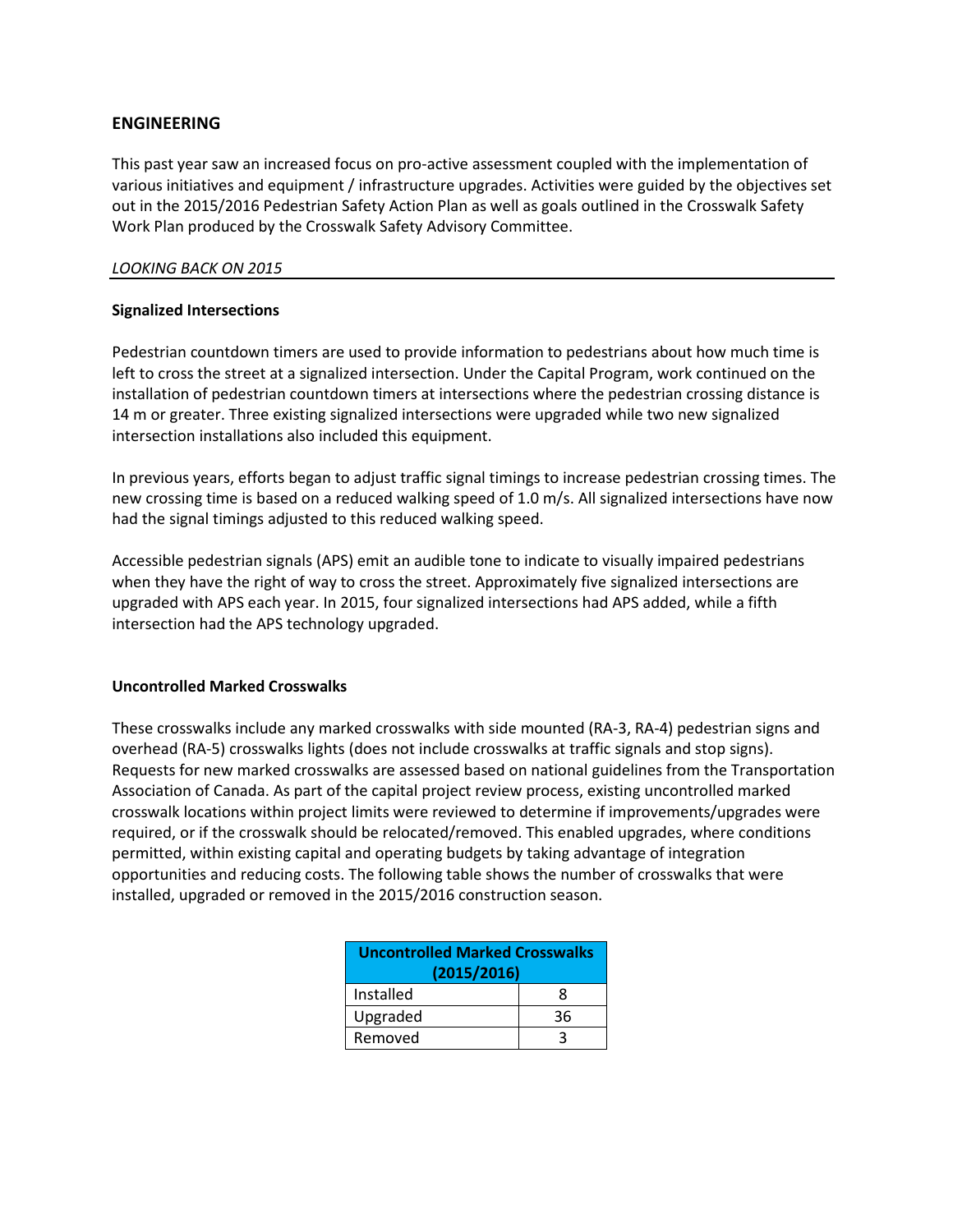Upgrades to basic (RA-3, RA-4) marked crosswalks included new/adjusted pedestrian ramps and the replacement/relocation of crosswalk signs. Overhead (RA-5) crosswalk lights upgrades included the following:

- 300 mm beacons (increased from 200 mm)
- Additional side-mounted flashing beacons
- Brighter LED down-lighting modules
- Controllers allowing for pedestrian extension of the walk (flash) time
- Poles located downstream from approaching traffic
- Accessibility of push button and pedestrian ramp

# **Pavement Marking Maintenance at Crosswalks**

The pavement marking program was expanded in 2015 so that pavement markings in the downtown areas were re-painted a second time during the fall where they would normally only be painted once during the pavement marking program. High traffic volume intersections such as the Armdale Rotary were also included in the re-painting program.

Following the installation of zebra markings at all uncontrolled marked crosswalk locations in 2014, zebra markings were once again painted during the 2015 pavement marking program.

# **Rectangular Rapid Flashing Beacons (RRFB)**

The Transportation Association of Canada (TAC) is currently reviewing rectangular rapid flashing beacons (RRFB) as a crosswalk treatment to bridge the gap between standard marked crosswalks and special crosswalks (overhead flashing RA-5 and pedestrian half signals) in terms of structure and cost. The study has not yet been completed, but initial information contained in an interim report indicates very good rates for compliance of drivers yielding to pedestrians at locations where a standard crosswalk has been upgraded to include RRFB modules.

Staff has recognized the potential benefit of using RRFB's and pilot locations have been chosen for project tendering in the spring of 2016. A total of four locations will be installed which include one new marked crosswalk installation, and three existing RA-5 locations. The three existing RA-5 locations do not meet the current standards to be equipped with an RA-5, but could benefit from a treatment above the standard RA-4 infrastructure.



*RRFB Crosswalk Treatment*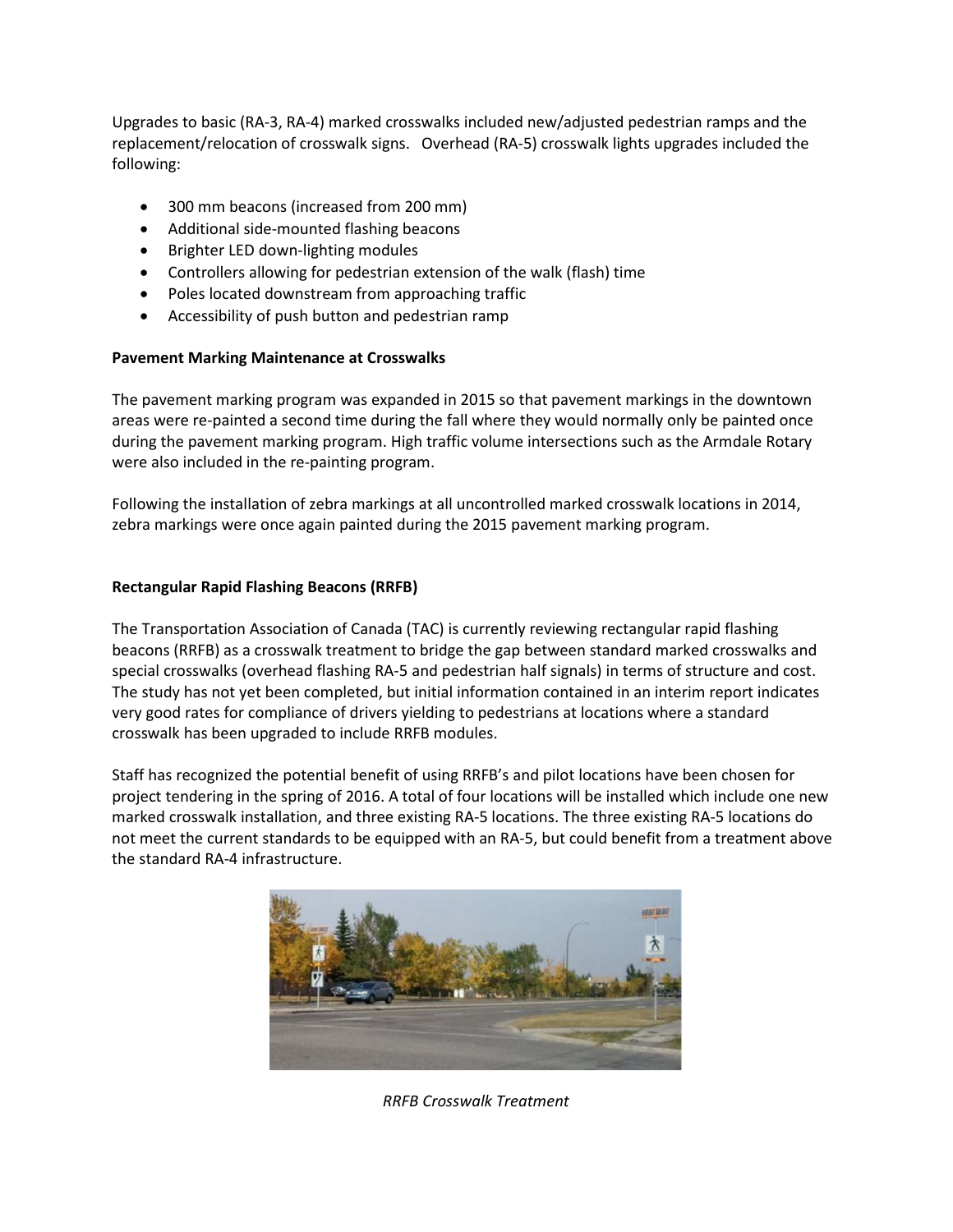# **LED Streetlight Conversion**

All streetlights within the municipality will be converted from the traditional high-pressure sodium streetlights to new energy efficient LED lighting. LED streetlights produce a much brighter, whiter light that is focused on the sidewalk and road space, improving visibility and safety for all road users. The new technology also offers real-time monitoring which will allow the municipality to better manage streetlight maintenance and replace burnt out lights much sooner. This project is expected to be completed in 2017.

# *MOVING FORWARD IN 2016/2017*

# **Signalized Intersections**

The installation of countdown timers at locations where the crossing distance is 14 m or greater will continue under the Capital Program. It is also anticipated that five new locations will be upgraded annually with APS.

# **Uncontrolled Marked Crosswalks**

Uncontrolled marked crosswalks will continue to be upgraded, downgraded, or removed as required under the Capital Program. Specific locations and modifications will be identified and reviewed as the annual construction list is finalized.

# **Rectangular Rapid Flashing Beacons (RRFB)**

As the new RRFB locations are installed, Traffic Management staff will evaluate the benefits of using this new crosswalk treatment. If the installations prove to be successful, this crosswalk treatment will be considered when reviewing requests for new marked crosswalk installations, and when reviewing existing marked crosswalk locations.

#### **Policies and Standards**

A TAC project is currently in progress regarding the appropriateness of using fluorescent yellow green colour for crosswalk signs. If the resulting recommendation from this project is to use this colour, staff will engage the Province about amending the regulations to allow its use in Nova Scotia.

Council recently approved an Administrative Order respecting traffic calming for residential streets. Although this policy would not be considered to be directly related to crosswalk safety, the secondary benefits of reduced vehicle speeds would generally lead to improved safety in and around crosswalks in residential neighbourhoods.

Moving forward, it is intended to continue with the expanded pavement marking program which will see the downtown areas and high traffic volume intersections painted twice each pavement marking season. In addition where required, a fall season re-painting of zebra crosswalks will be performed on arterial and major collector roadways. Traffic Management will also be trialing durable pavement markings at various locations in 2016 to review the cost-benefit of such markings.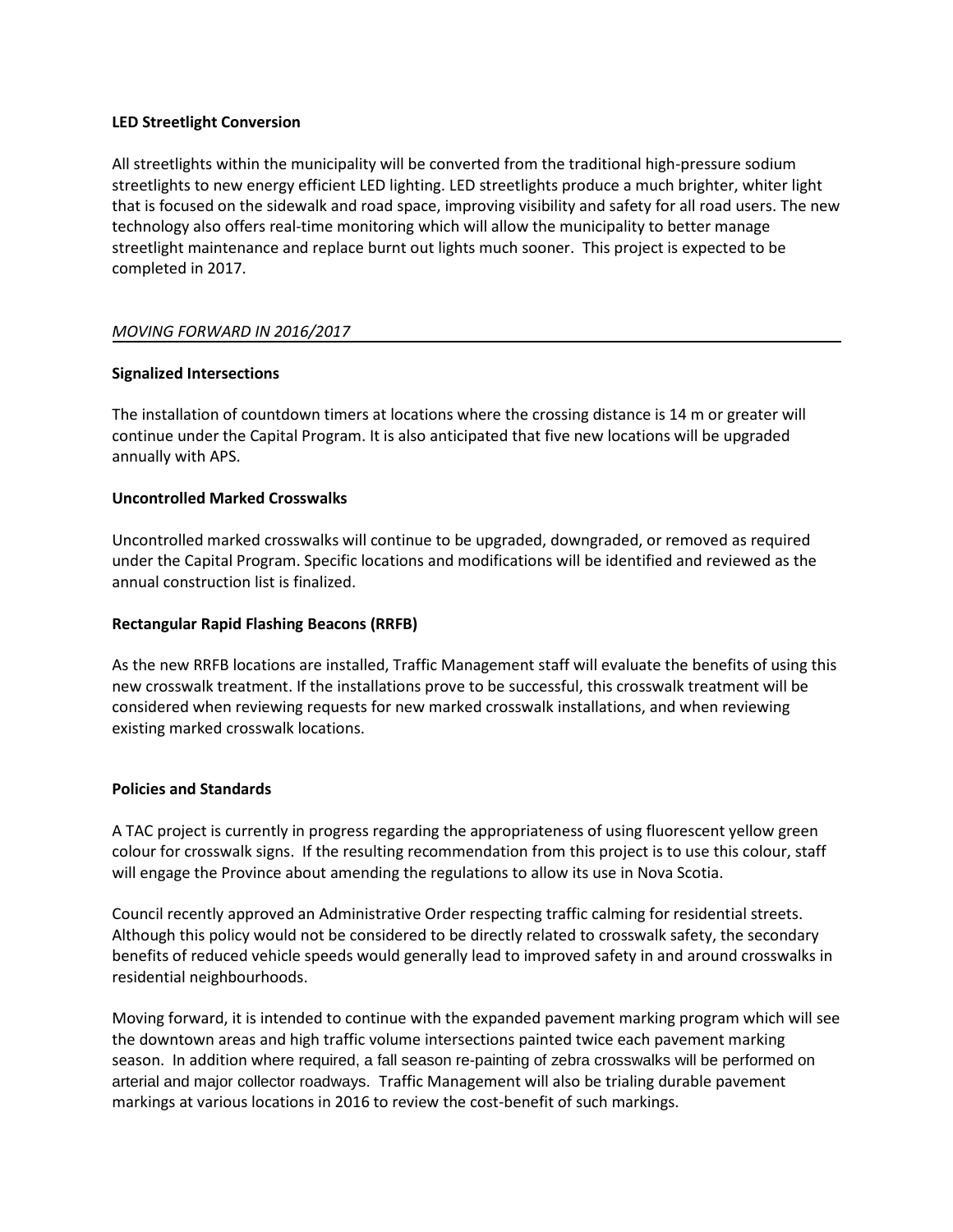Under the Capital Program, efforts will continue to improve pedestrian safety through infrastructure upgrades where feasible in specific projects. Items could include pedestrian ramp upgrades/installations, pole relocations, reductions in pedestrian crossing distances, pedestrian refuges in centre medians, curb bump-outs, etc. These efforts combined with those above increase crosswalk visibility, but more importantly visibility of pedestrians at crosswalks.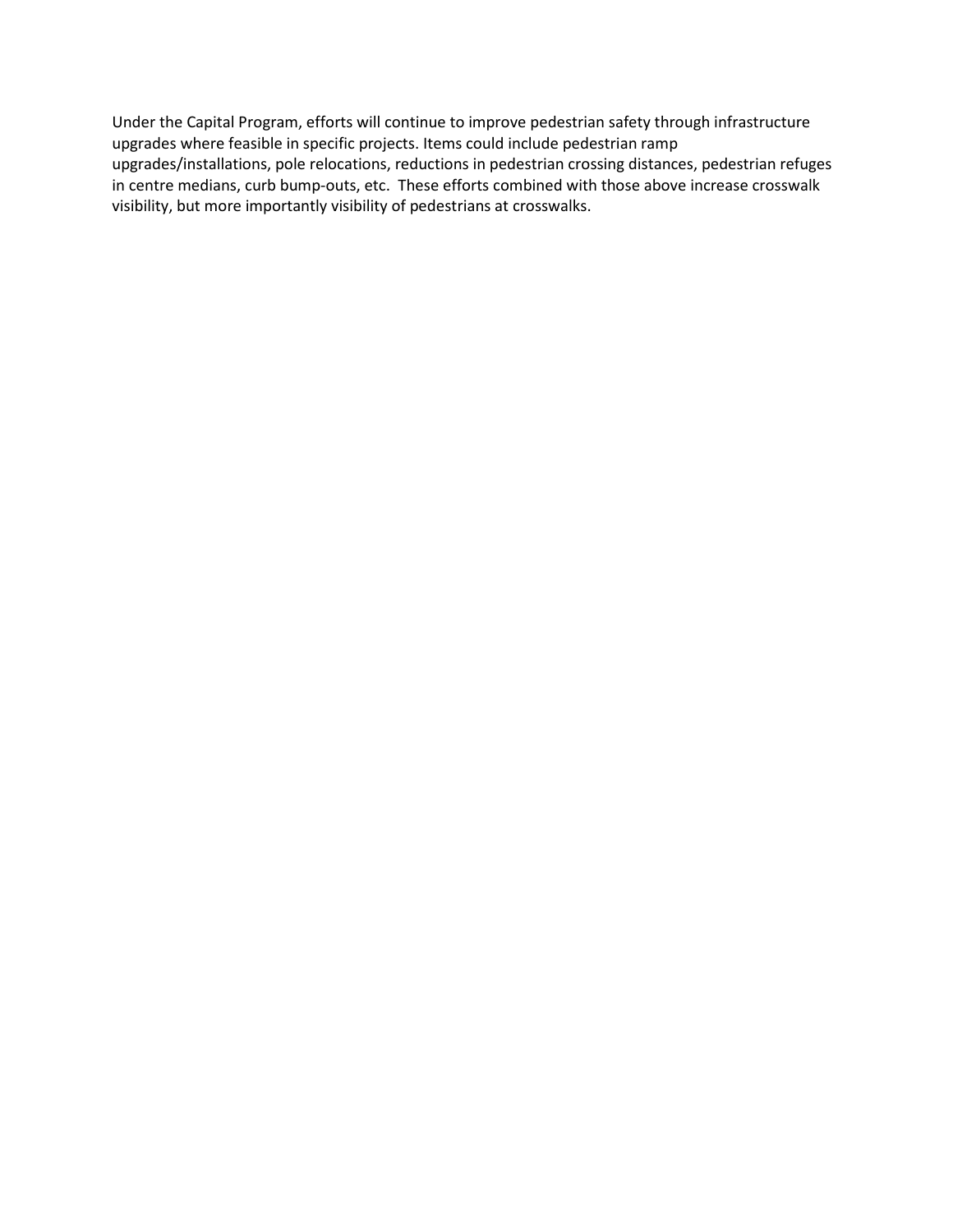# **EDUCATION**

Pedestrian safety requires the efforts of individuals involved with each of the "Three E's – Engineering, Education and Enforcement". As a result, efforts to educate and inform the public are shared among several groups, each providing information related to their specific areas of expertise, and coordinated through a broad campaign drawing on expertise as to how best get the message out.

# *LOOKING BACK ON 2015*

In 2015, Corporate Communications continued to work with the Crosswalk Safety Advisory Committee, HRP, and other municipal interests to promote awareness of the Heads Up Halifax campaign and crosswalk safety. In addition to the campaign advertising placed in March 2015, an ad hoc opportunity for a public celebration event on May 30 highlighted the value of engaging external sponsors.

As part of its annual *Days of Giving* volunteer initiative, TELUS employees joined municipal volunteers at a sponsored outdoor traffic safety celebration featuring crosswalk engagement teams, live entertainment, a kids' education zone and reps from Halifax Regional Police, Halifax Regional Fire, Halifax Transit, the Halifax Cycling Coalition and crosswalk safety advocates all promoting safe behaviours for crosswalks, cycling and traffic in general. The event created broadcast media coverage and attracted more than 500 people. It also trended regionally on social media, which was used to share crosswalk safety images and Q&A's, and showed how integrating crosswalk safety awareness day activities with publicity events could significantly extend the campaigns reach and relevance.

The Crosswalk Safety Awareness Day event in November 2015 continued to create significant campaign awareness during activation. Through crosswalk engagement teams, paid advertising and an expanded social media campaign that helped the campaign trend nationally, citizens, municipal staff, Councillors, schools, local celebrities and a zebra mascot helped promote crosswalk safety awareness and gave away high visibility tuques and gloves at 48 crosswalk locations throughout the municipality (almost twice as many spots in the previous year). The event earned 10 media coverage spots mostly in broadcast, including a remote radio broadcast during the campaign's celebration component in Grand Parade where about 400 people enjoyed snacks, entertainment and answered traffic safety quizzes.

Results of the post-campaign study indicate continued strong support for Heads Up Halifax, with a clear indication that traffic safety remains a key concern among citizens. There is also some evidence of the campaign's effectiveness over time, with a greater portion of residents viewing Halifax as a safe place to travel compared to one year ago, and a decrease in the frequency of close calls reported.

However, while most residents have recently seen or heard advertisements or messaging related to pedestrian, cyclist or driver safety, the campaign continues to have only modest levels of recall (about one-quarter of residents reported awareness of Crosswalk Safety Awareness Day prior to the survey, and about the same reporting that they had seen the Heads Up Halifax television and print ads). That said, for those who have seen the campaign, the messages were still effective and relevant.

The 2015 television campaign performed well on various metrics, with most residents agreeing on some level that the ads:

- were effective in raising awareness about crosswalk safety issues
- made them more concerned about crosswalk safety
- made them more aware of staying alert when traveling in Halifax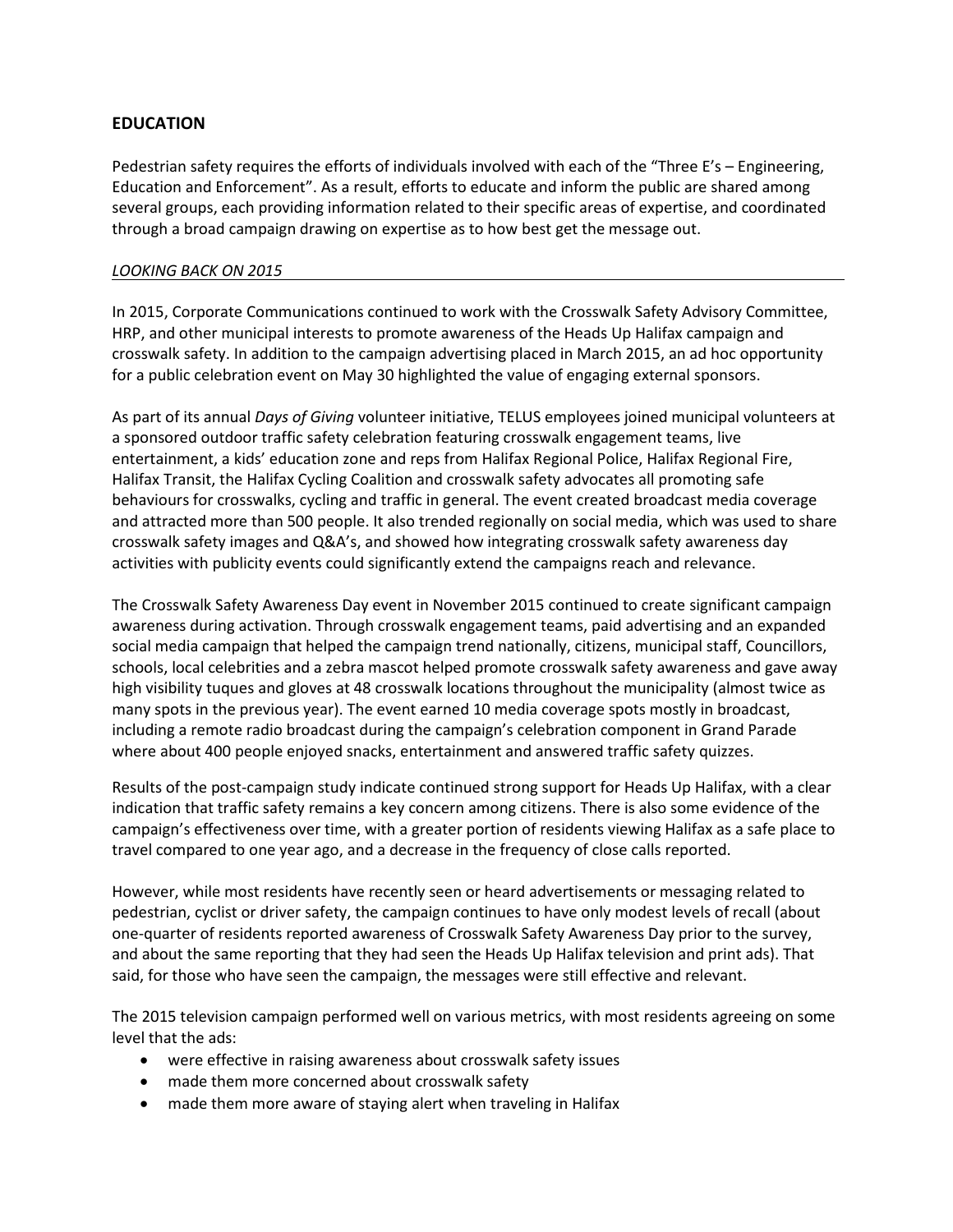Overall, eight-in-ten residents hold a favourable view of the Heads Up Halifax videos with the vast majority supporting the municipality's advertising concerning the importance of crosswalk safety. Other results indicate that:

- few were able to correctly identify the municipality as the sponsor of the television ads (brand linkage between the messages and the Heads Up Halifax identity needs to be amplified in the campaign to increase sponsor awareness)
- the message link for the television ads was relatively strong (opinions regarding the overall purpose of the campaign were generally on target)
- there is still a high level of concern regarding pedestrian and cyclist safety despite virtually all residents perceiving themselves as being actively aware of their surroundings, and widespread public perception that motorists are generally safe when travelling in Halifax
- half of the respondents admit that road and sidewalk safety is generally only top-of-mind when they see, hear or read about someone getting injured
- the portion of residents who view Halifax as being a less safe place to travel compared with one year ago has decreased notably since 2014
- the average number of close calls that residents report having been involved in either as a driver or as a pedestrian has also decreased notably this year

Overall, results indicate that residents highly support the Heads Up Halifax campaign and that it continues to perform reasonably well year-over-year. However, there are still many opportunities to build upon the campaign and further encourage the adoption of safety measures, particularly given the campaign's limited exposure and gaps in perceptions between those aware and unaware of the campaign.

# *MOVING FORWARD IN 2016/2017*

The Spring 2014 CRA survey suggested that running a campaign longer and more frequently would directly contribute to achieving the goal of influencing positive motorist and pedestrian behaviors by raising awareness of the individual responsibility for safety we all share.

Both Fall 2014 and Fall 2015 survey results reveal that while the campaign is well received by those who are aware of it, awareness continues to be too low to truly be influential. The vast majority of respondents recall some messaging regarding pedestrian or crosswalk safety, but only one-quarter of them specifically recall Crosswalk Safety Awareness Day or the Heads Up Halifax campaign. These results suggest there is a lot of "noise" in the public domain regarding pedestrian and traffic safety in general, and that specific campaigns can be overshadowed by current events (the latest campaign launched after the public controversy regarding a significant increase to fine levied for jaywalking, which many respondents recalled).

While there continues to be significant feedback on the Crosswalk Safety Awareness Day event, the overarching campaign should be reconsidered from a twice annual campaign (spring and fall) four-week activation to a sustained three-to-four month approach (September to December) using integrated traditional and social media channels. Combined with more outreach to schools, universities and other community groups/stakeholder that influence safety awareness (e.g. existing initiatives with Halifax Regional Police and the Province of Nova Scotia), this sustained approach will increase the message frequency and reach those needed to close the gap between public perceptions and behaviour.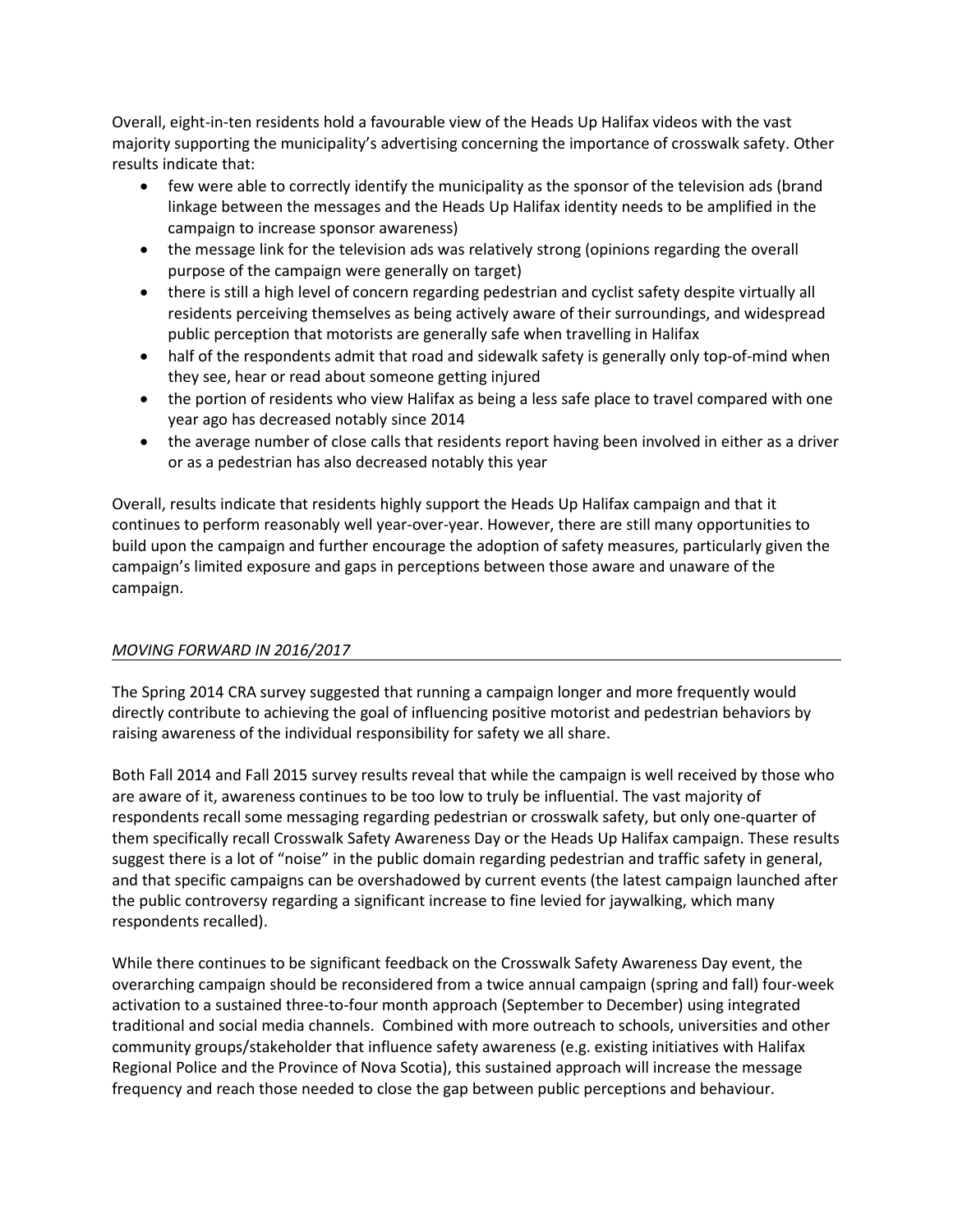# **ENFORCEMENT**

#### *LOOKING BACK ON 2015*

Halifax Regional Police continued to report on traffic themes by month, and when possible these themes were coordinated with Provincial and RCMP themes to leverage the advantage of similar communications and messaging. Minor changes to the traffic themes ensured HRP was more consistent with themes at key times of the year, such as weather conditions in January, but ensured that there was adequate attention given to those topics that most impact road safety. These topics not only included crosswalk safety but saw increased efforts in inattentive/distracted driving and speeding.

2015 traffic themes were:

- January: Driving for weather conditions
- February: Crosswalk safety
- March: Inattentive/distracted driving
- April: Crosswalk safety
- May: Motorcycle and bicycle safety awareness
- June: Speed enforcement and impaired driving
- July: Speeding enforcement
- August: Child restraints and seatbelts
- September: Back-to-school safety/school bus safety
- October: Inattentive/distracted driving
- November: Crosswalk safety
- December: Impaired driving, including Operation Christmas

HRP has increased communication and education opportunities on key themes through the use of traditional and social media reporting. Greater emphasis continues to be coordinated on the themes by all units in HRP Patrol, including School and Community Response Officer's activities.

Some key highlights for 2015 included:

HRP Traffic Cop Facebook and twitter accounts were again used to share key messaging throughout the year. HRP also used other corporate accounts, including their primary corporate account to re-share key highlights relating to pedestrian safety. These social media sites are an ideal venue for communicating about pedestrian safety and the rules of the road.

In February 2015, in part due to the unusual weather events, Traffic Unit, Community Response Officers, School Response Officers and Patrol Officers had increased engagement with drivers and pedestrians, particularly in the area of schools dealing with challenging sight lines and safe clearances for crosswalks. HRP also supported the peaceful protest regarding service standards on HRM crosswalks and the challenge this has created for some residents.

In April, HRP continued to work with local schools as part of Co-op education. This allowed for students to participate in the ride along program, working with traffic unit members and provided direct access between the officers and this small segment of the population to discuss challenges with road safety.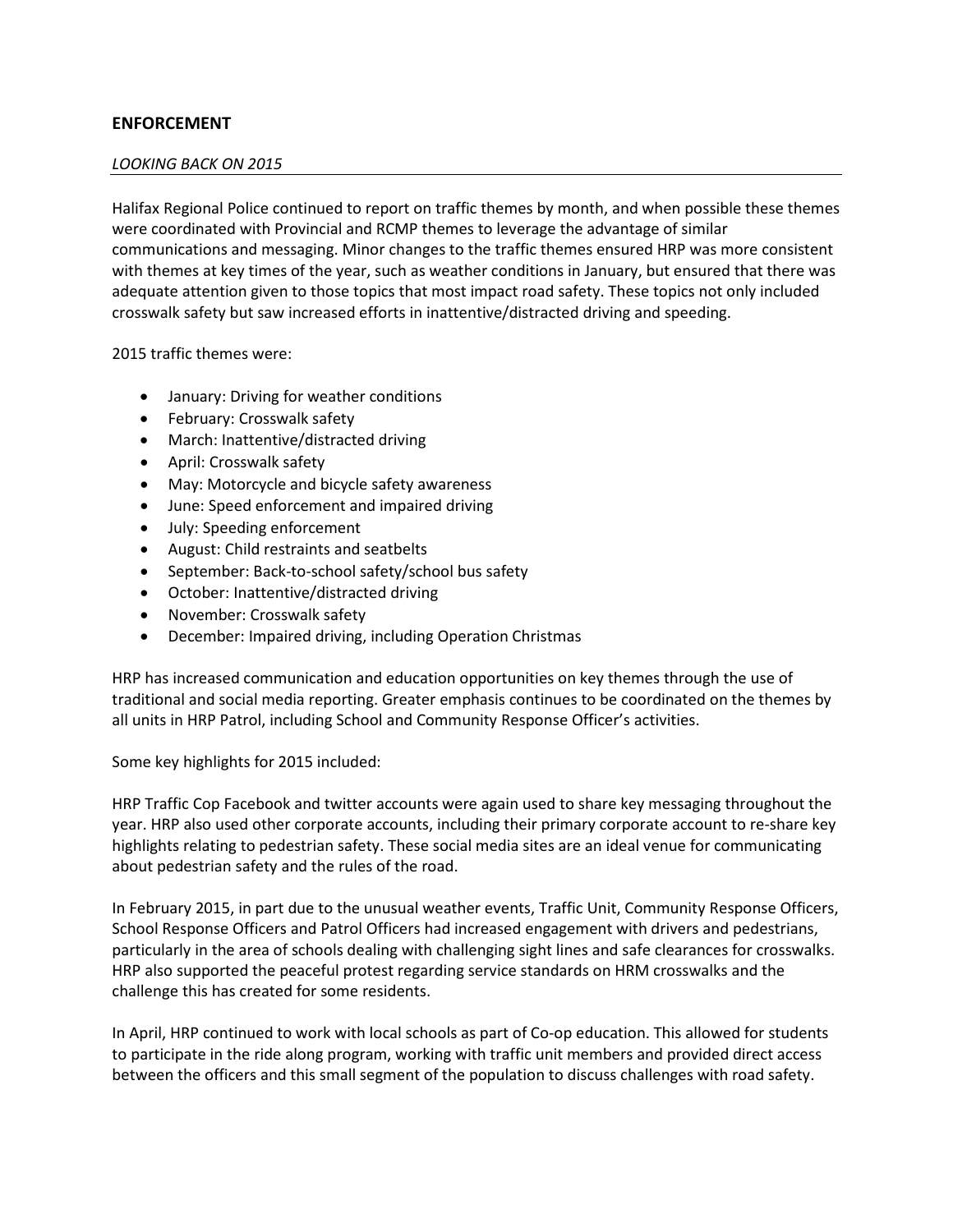In June, HRP officers were able to partner with CAA and CTV in the Halifax Downtown to engage drivers and pedestrians in the area on topics such as road safety, including bicycle and pedestrian safety.

In July and August, HRP made increased contributions to the majority of local media on safety issues related to speeding and distracted driving and their impacts on pedestrian safety.

In September, efforts shifted to back to school activities. Several HRP units saw an increased presence in the school areas, both to educate and enforce violations and safety issues.

In October, in conjunction with Canadian Association of Chiefs of Police and police agencies throughout Nova Scotia, HRP officers increased check points and traffic efforts around road safety and safe driving behaviours.

In November, HRP again took part in Heads up Halifax as part of HRM's coordinated efforts around crosswalk safety. Building on last year's success, HRP conducted high visibility proactive checkpoints around the importance of shared responsibility with pedestrian safety.

# *MOVING FORWARD IN 2016/2017*

Traffic monitoring and road safety efforts continue to form part of HRP's intelligence led policing model. HRP is now reporting on road safety issues on a regular basis as part of the Comstat model and resources can be redirected as necessary to support safety related issues.

In an effort to remain consistent, HRP will continue to report on issues related to safety through the Board of Police Commissioners on a monthly basis. HRP will continue to share the important message of shared responsibility to road safety, as both pedestrians and drivers need to reduce inattentive behaviours that result in unnecessary and avoidable contact or near misses between vehicles and pedestrians. All efforts to reduce the impacts related to inattentive and distracted driving, speeding, and crosswalk safety have a direct impact on pedestrian safety. Future intent will be to expand the message to broader issues of road safety.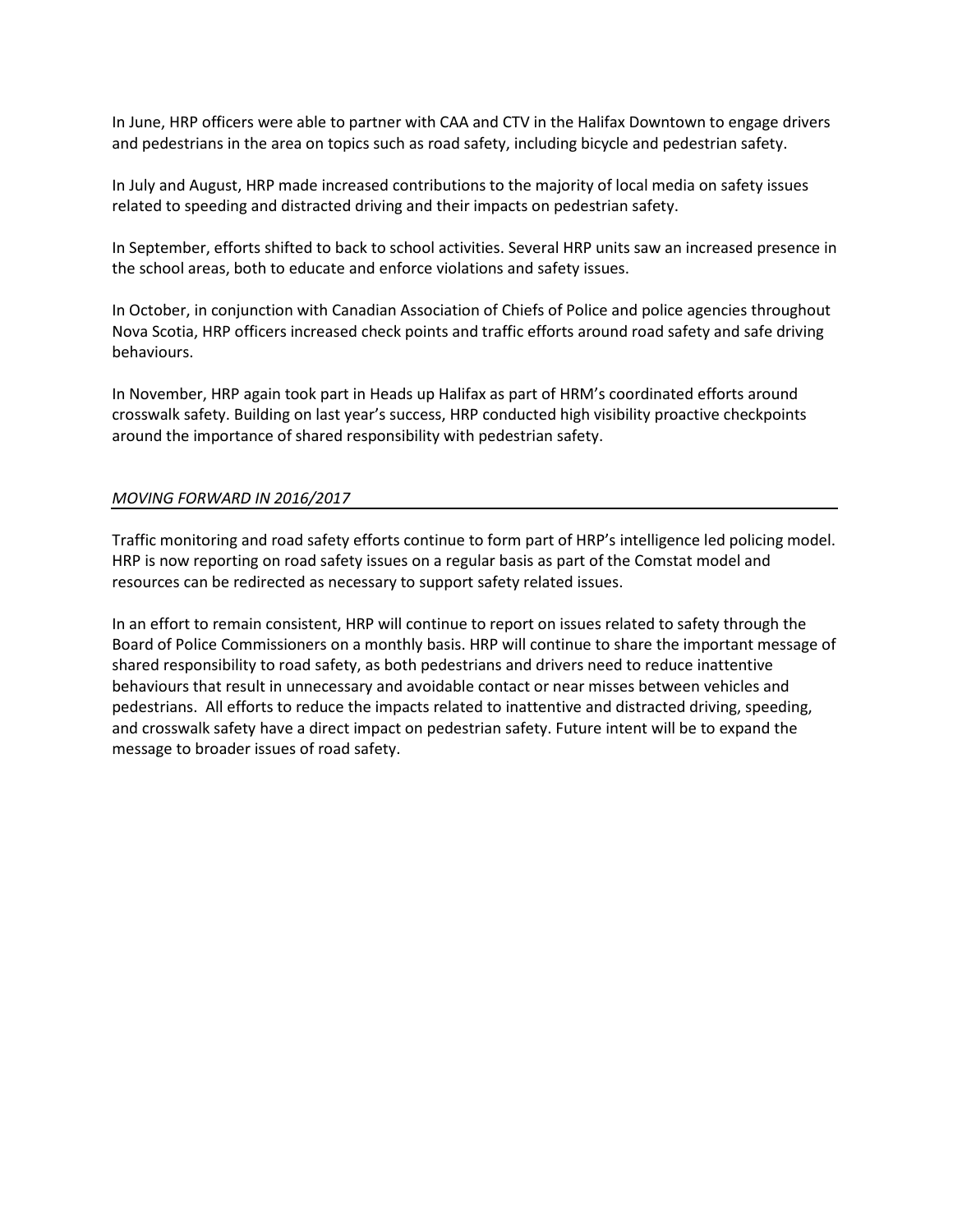# **ENGAGEMENT**

# *LOOKING BACK ON 2015*

# **Community Engagement / Collaboration**

Since 2014, Traffic Management staff has collaborated with community groups and crosswalk safety advocates in the placement of crosswalk flags at various locations. This initiative is completely community driven, and all costs associated with their installation and maintenance is covered by the particular community group. Traffic Management staff provided advice and guidance in the placement of the flag installations in order to ensure safety and consistency.

Staff participated in an "Idea Café", open house style meeting held by Dalhousie's transportation research group DalTraC in early 2015. This session provided an opportunity for staff to offer information and share ideas as it relates to pedestrian and traffic safety.

Traffic Management and Project Planning & Design staff attended the Nova Scotia Pedestrian Safety Symposium which was held in May 2015. The symposium was hosted by Child Safety Link, in collaboration with the NS Department of Transportation and Infrastructure Renewal, the NS Department of Health and Wellness, Injury Free Nova Scotia, the Atlantic Collaborative on Injury Prevention, and the Ecology Action Centre. The symposium brought together key stakeholders in pedestrian safety from across the province to discuss the current state of pedestrian safety in Nova Scotia, share knowledge, experience and best practices, and provide input into recommended actions to reduce the incidence and severity of pedestrian injuries and fatalities.

# **Crosswalk Safety Advisory Committee**

The Crosswalk Safety Advisory Committee continued to provide a key public engagement role related to pedestrian safety throughout 2015. The Sergeant in charge of the Integrated Traffic Unit, along with staff from Traffic Management attended all meetings of the Crosswalk Safety Advisory Committee over the past year.

# **Police/Traffic Engineering Meetings & Interdepartmental Coordination**

These meetings include senior managers in HRP, HRM Corporate Communications and Traffic Management discussing traffic related issues, including crosswalks and pedestrian safety on a regular basis, which has led to clarity in requests for data and suggestions for improvement in the overall information flow between the key players. As a result, the dialogue has progressed from pedestrian safety to a more holistic and strategic focus on overall traffic safety in our community.